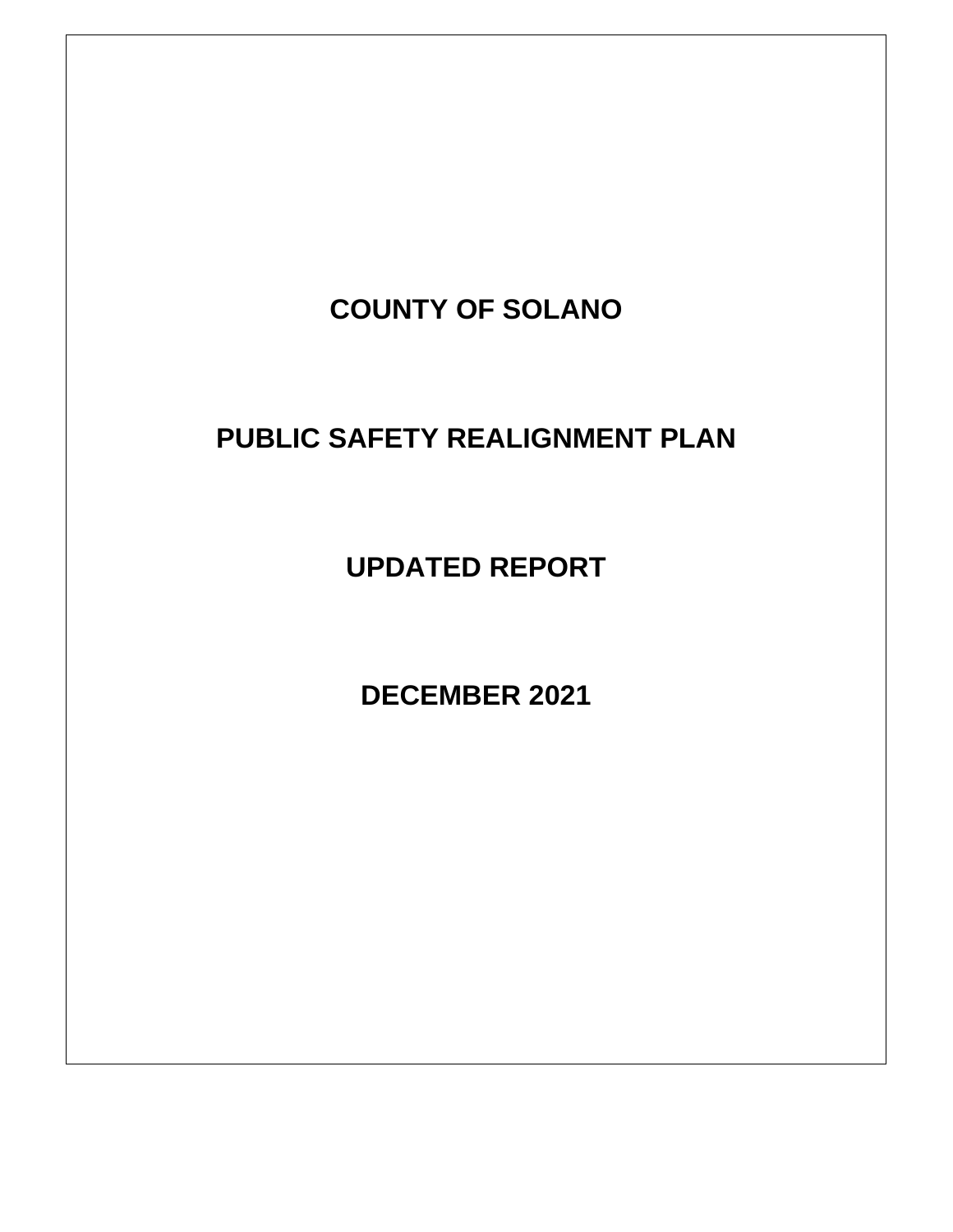# **SOLANO COUNTY**

# **Community Corrections Partnership**

# **CCP Committee Members**

- Chris Hansen, *Chief Probation Officer\**
- Elena D'Agustino, *Public Defender\**
- Aaron Roth, *Chief of Police\**
- Krishna Abrams, *District Attorney\**
- Gerald Huber, *Director Health and Social Services\**
- Tom Ferrara, *Sheriff/Coroner\**
- Bryan Kim, *Representative for the Superior Court\**
- Heather Henry, *Director, Workforce Development Board*
- Birgitta Corsello, *County Administrator*
- Deanna Allen, *Community Based Organization Representative*
- Sandra Sinz, *Chief Deputy, Behavioral Health*
- Marla Stuart, *Deputy Director, H&SS - Employment & Eligibility*
- Lisette Estrella-Henderson, *Superintendent SCOE*
- Kate Grammy, *Mental Health Services Administrator, H&SS*
- Angel Aguilar, *Victim Advocate*
- Bernadette Curry, *Ex Officio*

\* *Executive Committee Member*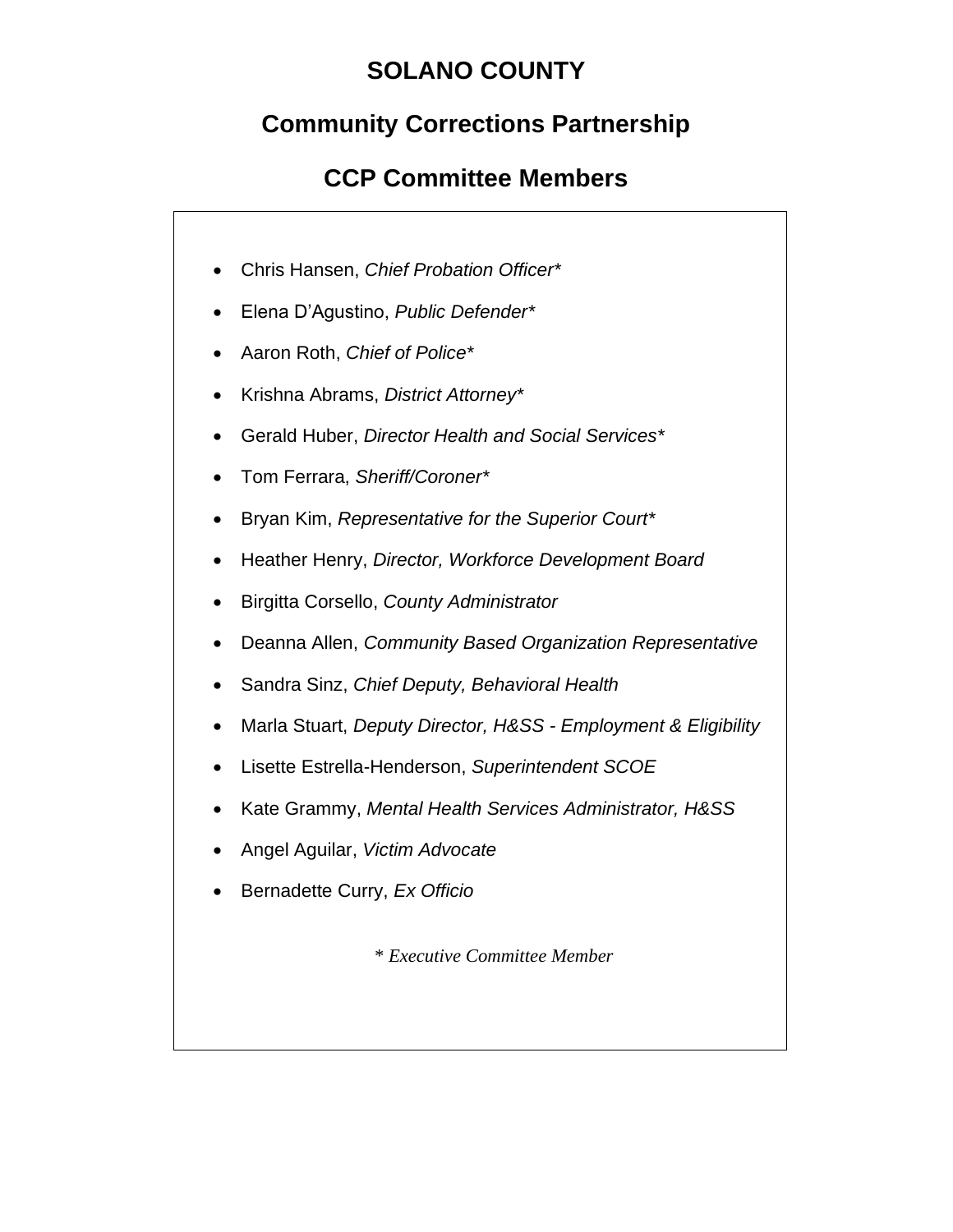## **TABLE OF CONTENTS**

| <b>SECTION</b>                                                                 | <b>PAGE</b> |
|--------------------------------------------------------------------------------|-------------|
|                                                                                |             |
| 2021 Plan Update:                                                              |             |
|                                                                                | 3           |
|                                                                                | 6           |
|                                                                                | 8           |
| Component 4: Intermediate Sanctions <b>Component 4: Intermediate Sanctions</b> | 10          |
|                                                                                | 11          |
|                                                                                | 11          |
|                                                                                | 18          |
| Implementation Element 1: Training <b>Constanting Constructs</b> 2014          | 20          |
|                                                                                | 21          |
| Implementation Element 3: Evaluation and Quality Control <b></b>               | 21          |
|                                                                                | 23          |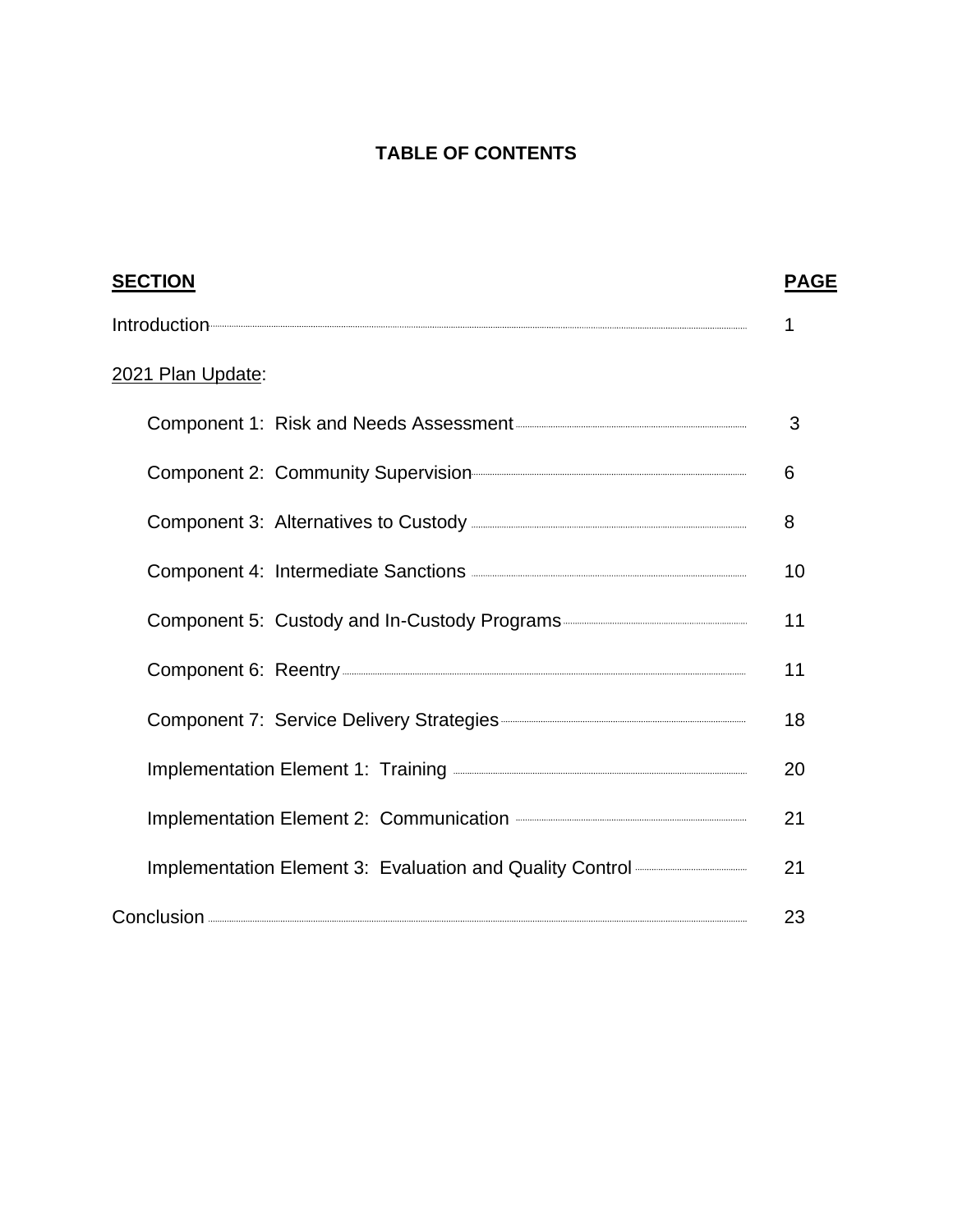### **INTRODUCTION**

The 2011 Public Safety Realignment was comprised of multiple pieces of legislation that together made fundamental changes to California's correctional system. Intended to reduce prison crowding and save the state money, Public Safety Realignment sought to safely reduce prison overcrowding by expanding local responsibility for custody and control of specified offenders and provided funding to support counties use of evidence-based practices (EBP) in that effort.

The Solano County 2011 Implementation Plan, which was approved by the Executive Committee of the Community Corrections Partnership (CCP) in September of 2011, and then later that year by the Solano County Board of Supervisors (BOS), recommended actions focused on maximizing public safety, enhancing necessary infrastructure, and expanding the County's criminal justice and human service practices, and services which research indicates are essential for reducing offender recidivism.

This initial Plan was updated in October of 2014 and 2020. The Plan updates described the progress that had been made in seven major components and three implementation elements which comprised Solano County's approach to realignment. The updates also included specific recommended actions that would continue to support community corrections programs, and advance evidence-based practices in improving public safety outcomes among adult felons.

In a report completed for the CCP by the California State Association of Counties, as part of the PEW Charitable Trusts Results First initiative, they stated in their Key Findings, that overall "Solano County is committed to providing the appropriate evidence-based interventions and services to clients based on their risk in order to reduce recidivism", and "there is equal commitment to using a data-driven approach to ensure programs are delivered with fidelity to the evidence, to measure outcomes, and to operate in a fiscally responsible manner."

As part of that commitment, the Solano County Probation Department with funds allocated through the CCP, contracted with Beyond the Arc, an advanced data analytics company headquartered in San Francisco. The contract requires Beyond the Arc to develop a database that will enable them to conduct ongoing analysis to determine the effectiveness of Solano County's Probation Department's programs on reducing recidivism. In developing its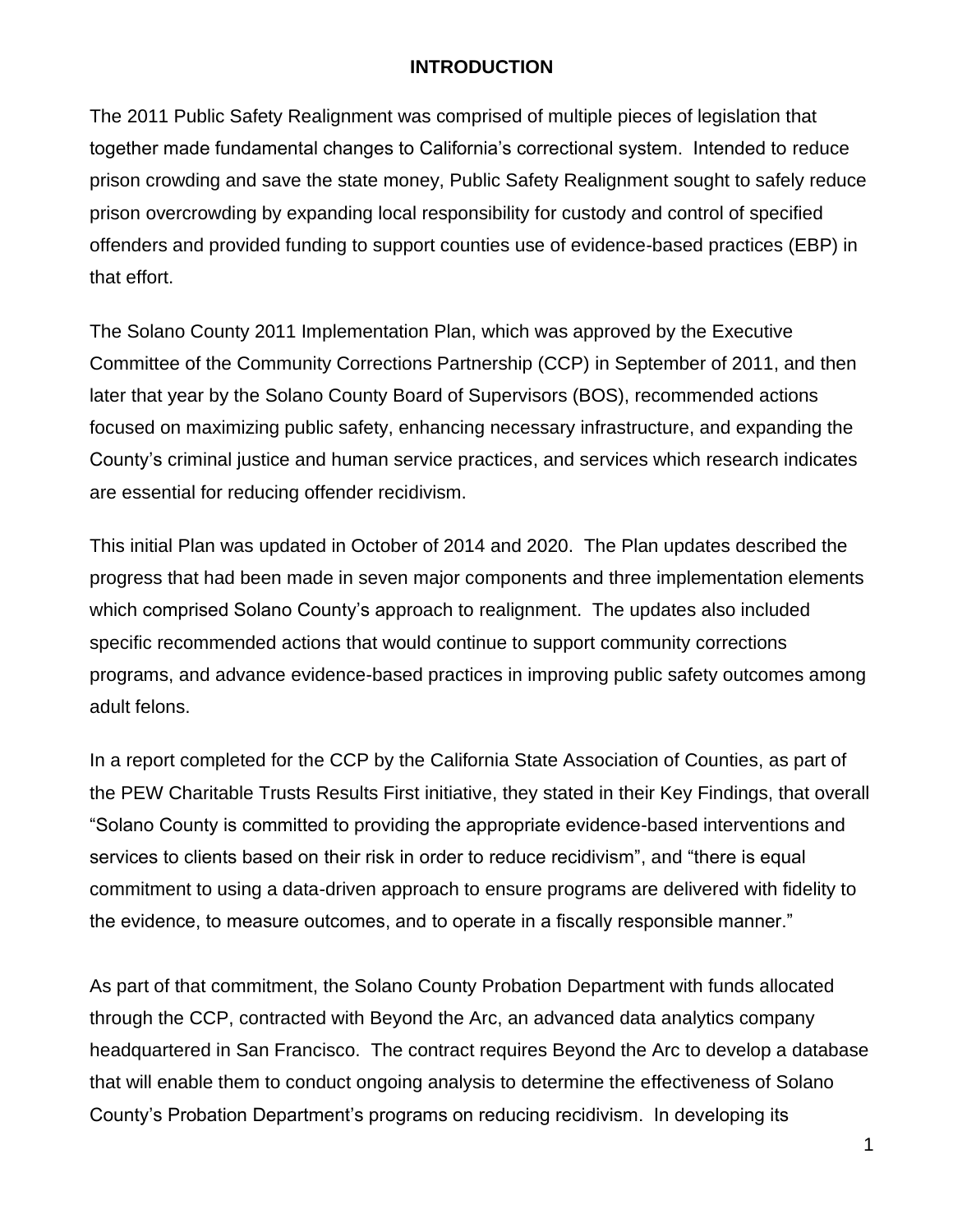database, Beyond the Arc has used conviction data from the Department of Justice (DOJ) to perform the analysis. This is significant because the data includes convictions from other counties in California in addition to Solano.

The 2021 Community Corrections Partnership Plan Update will follow a format that is similar to and builds upon the 2020 update. Following this introduction, each of the seven major components and three implementation elements of the initial 2011 Plan will be listed along with a summary of any new "next steps" that were included in the 2020 update, followed by the 2021 update. Where applicable, any additional planned next steps will be incorporated in the 2021 update.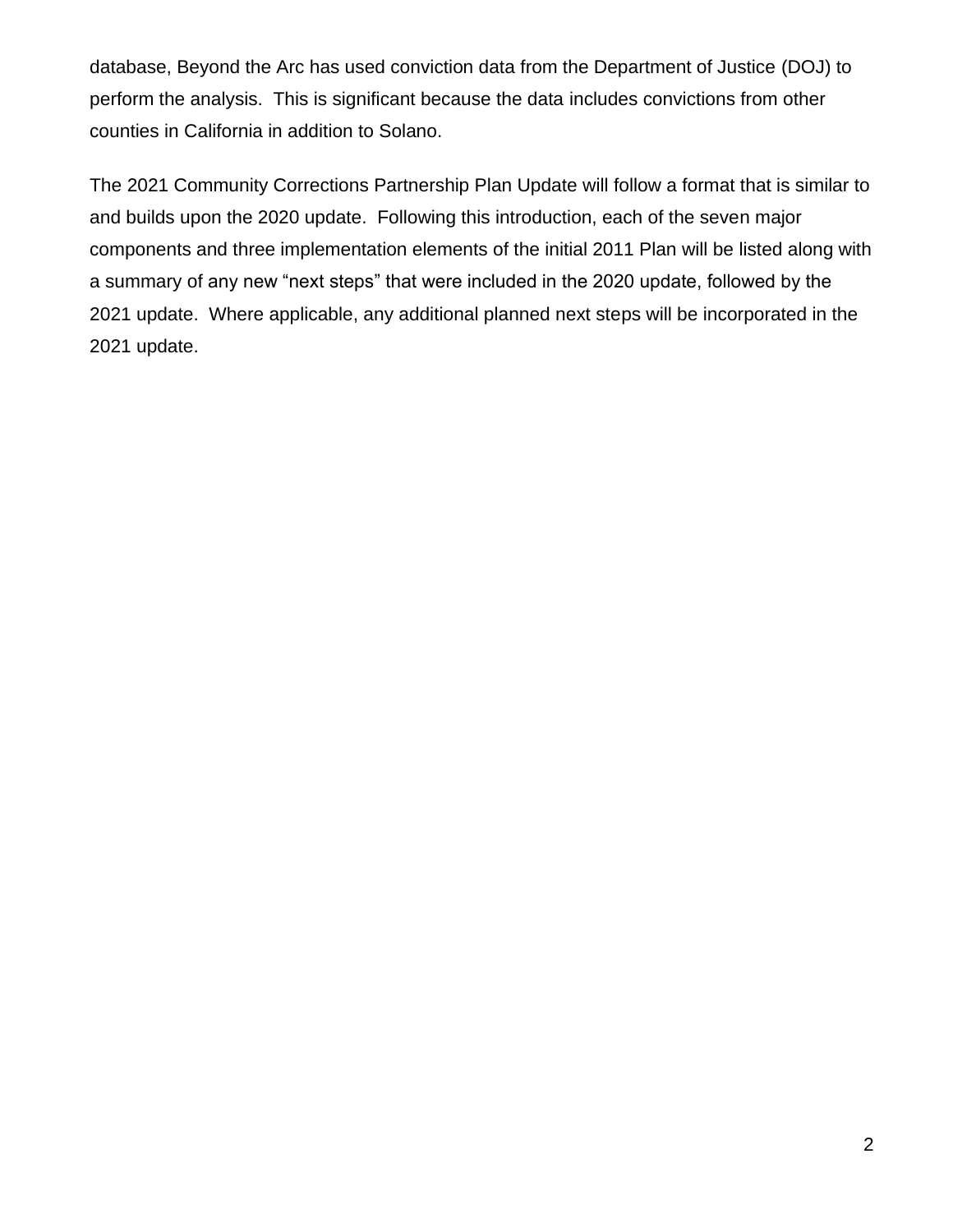## **Component 1: Risk and Needs Assessment**

**A. Risk and needs assessments, as well as additional specialized assessments which may be necessary, such as those to identify mental health and/or substance abuse issues, will be used to guide the development and implementation of individualized case plans which may be refined and revisited over time.**

### **2020 Plan Update Next Steps**:

- The Probation Department will finalize the process to connect drug Medi-Cal clients with American Society of Adiction Medicine (ASAM) assessors and treatment services.
- The Probation Department will be conducting annual LS/CMI inter-rater reliability reviews with all the Court Unit probation officers as well as selected supervision officers.
- Contingent upon sufficient funding, the Probation Department is planning to norm the LS/CMI to Solano County this fiscal year.
- With the many criminal justice reforms that have taken place since 2014, the jail population has changed dramatically. During the coming year the Sheriff's Office will be analyzing how to implement the LS/CMI with each of the existing populations.

### **2021 Plan Update**:

The Drug-Medi-Cal program is fully implemented with services provided at both Center for Positive Change locations with additional intensive treatment opportunities at provider locations in the community. Partnership with a local community provider that is able to assign certified Substance Use Treatment Counselors directly to the Department's day reporting centers has resulted in minimal disruption in continuity of care and the transitions from the previous provider. Services included ASAM assessment driven levels of care for detox, outpatient programming, intensive outpatient, and residential treatment. In-house ASAM clinical assessors has shortened the time from referral to treatment for clients, built connections to multiple Drug Medi-Cal providers, and intensified the level of group and individual treatment services to Probation clients.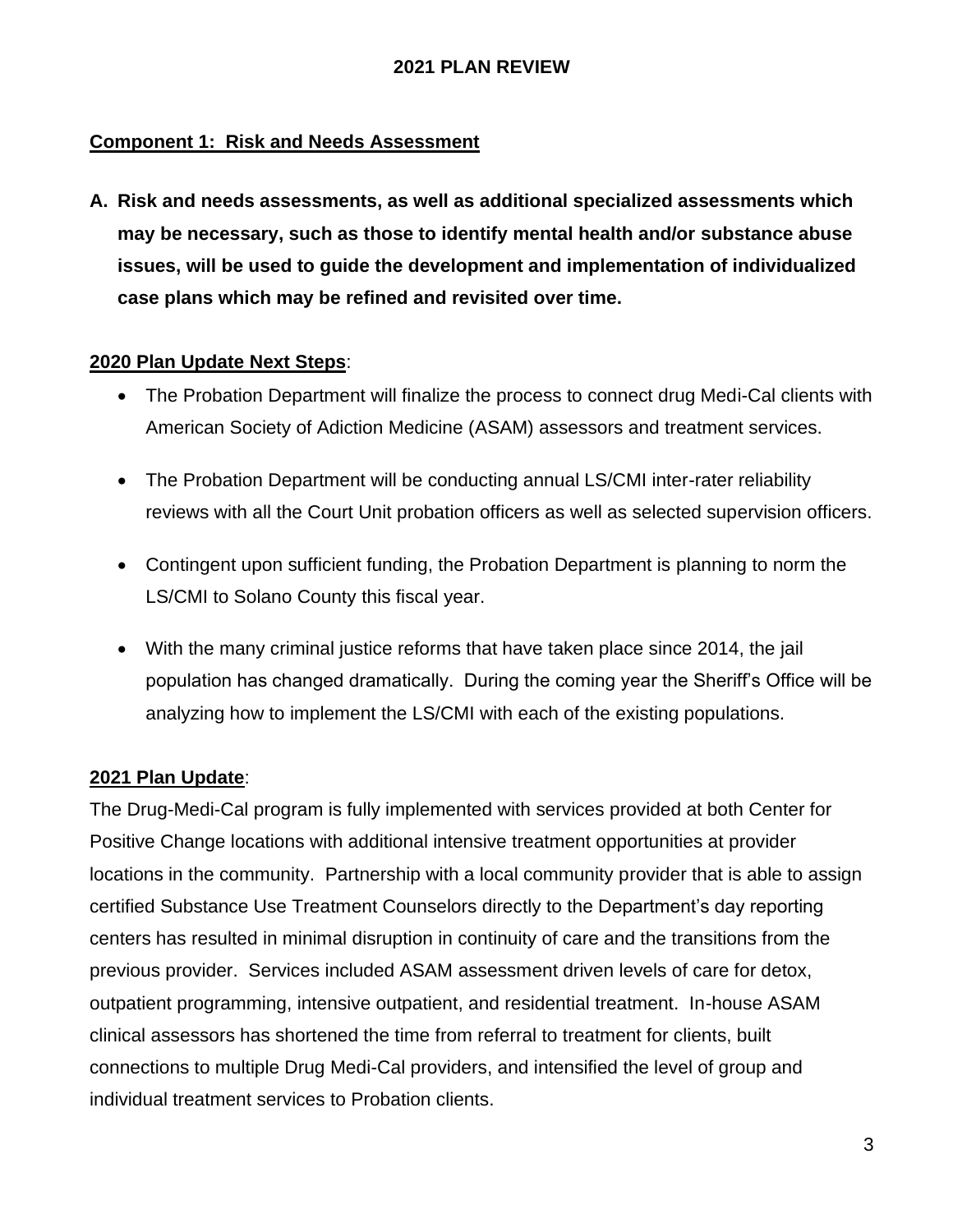The Department's Quality Assurance team, in partnership with the Court Unit, and select supervisors participated in a training of trainers for the LS/CMI. Upon completion of certification, the team began testing inter-rater reliability between each other and has begun re-training all departmental staff in the administration of the risk and need assessment tool. Follow up to tool administration training are workshops to ensure inter-rater reliability. Next year the court officers will begin doing the Level of Service Inventory Revised Short Version (LSI-R:SV) and the supervision officers will be doing the LS/CMI. The team will conduct initial user training, booster sessions, and inter-rater reliability reviews for the LSI-R:SV in addition to the LS/CMI.

In addition to integrity and inter-rater reliability efforts, the Department has begun the process of reviewing the cutoff scores for level of supervision in an effort to include more clients in assessment driven services and treatment with a dosage level that meets their needs and simultaneously avoids a mix of risk. An effort to norm the tool to the current Solano County probation population and look at the data driven natural cutoffs via the most recent local recidivism study is underway. This process will guide the determination of new supervision levels.

The Sheriff's Office had planned to complete an analysis of the jail population and its needs in order to prepare and release a new RFP for Case Management Services. This RFP would have addressed new guidelines for the administration of the LS/CMI in the jail. Unfortunately, due to COVID and the continued implementation of criminal justice reforms, the jail population continued to transform. Therefore, the RFP was postponed into the next Fiscal Year.

### **Next Steps**:

- The Probation Department will be conducting annual LSI-R:SV training and inter-rater reliability reviews with all court officers yearly and LS/CMI training and inter-rater reliability reviews with all supervision officers yearly.
- The Probation Department will be norming the LS/CMI to Solano County this fiscal year.
- The Sheriff's Office will complete analysis of the jail population to determine quidelines for application of the LS/CMI in jail.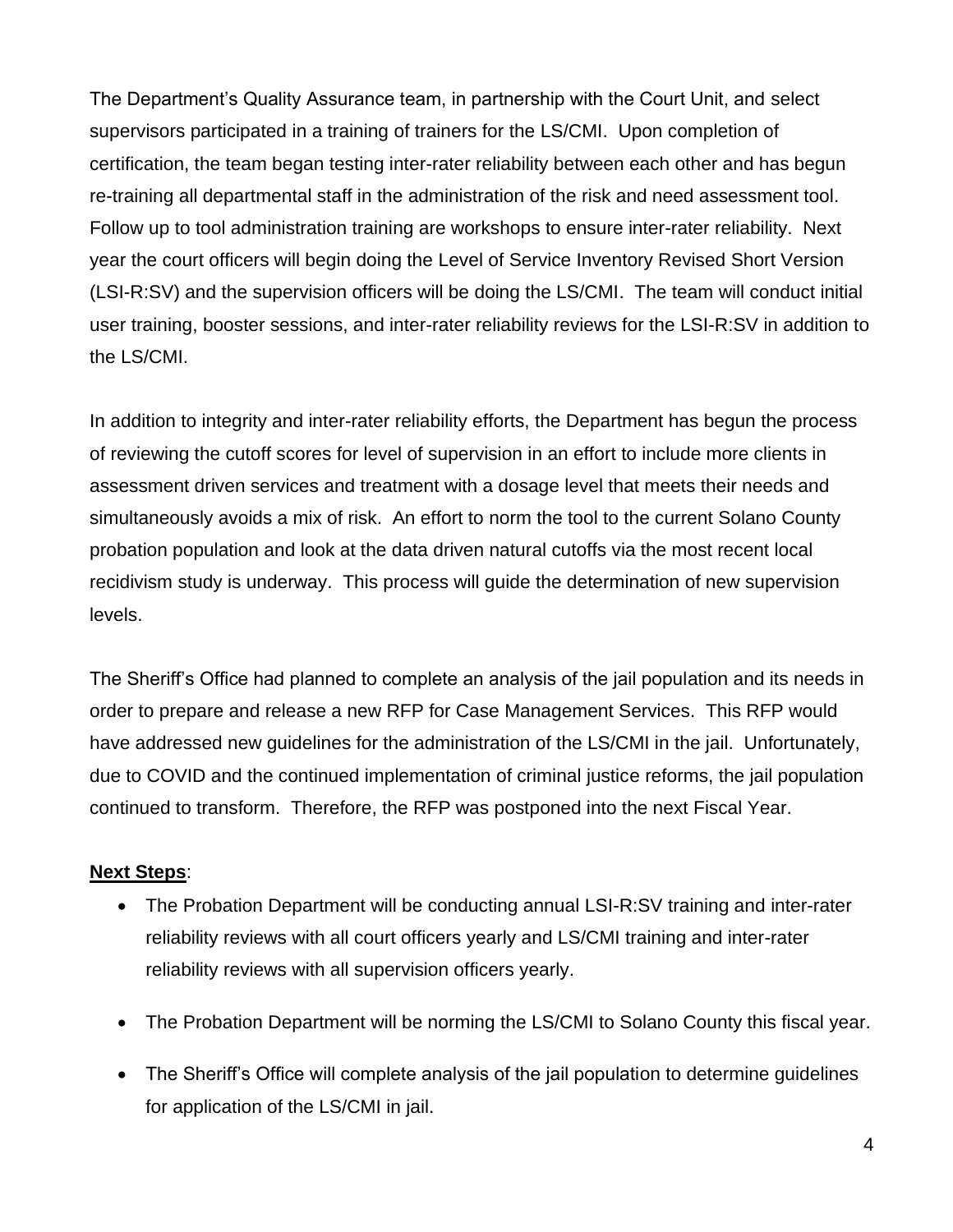- The Sheriff's Office will prepare and release a new RFP for Case Management Services in order that a vendor administer the LS/CMI to targeted jail individuals.
- **B. Probation will provide the risk / needs information generated by assessment to the Court after arraignment and before an individual's readiness conference. It will also provide the Court with assessment information relevant to alternatives to custody and terms and conditions of probation targeting criminogenic needs.**

### **2021 Plan Update**

The information obtained through administering the LS/CMI has been incorporated into the majority of Presentence Investigation Reports (not prior to arraignment) when a sentence of probation is statutorily possible.

A Pretrial Committee, comprised of representatives from the District Attorney's Office, the Public Defender's Office, the Sheriff's Office, and the Probation Department was established. The Committee was tasked with developing the policy and procedures for the County's Pretrial Services Program, and guided the implementation of the Program in late 2014. The Committee selected the Ohio Pretrial Risk Assessment tool (ORAS-PAT) to use as the risk screen. The Pretrial Program for Solano County continues to use the ORAS-PAT. Assessments are based upon risk level, with the Probation Department having under 20% of cases for FY 19/20 that go against the recommended risk level provided by the tool and 15% for July-Sep 2020. Effective October 2020, the Department eliminated the practice of making specific recommendations to detain or release defendants, thereby eliminating the override practice. There is a presumptive recommendation based on the corresponding pretrial risk score. The Unit on average submits approximately 67 pretrial reports per month for FY 19/20 and 68 pretrial reports per month for July-Sep 2020 to the Court, and also provides supervision to all defendants granted pretrial release. On any given day, an average of 250 defendants are on pretrial supervision. Approximately 85% of the defendants released on pretrial supervision make all Court appearances. Approximately 98% are not charged with a new offense pending their next Court appearance.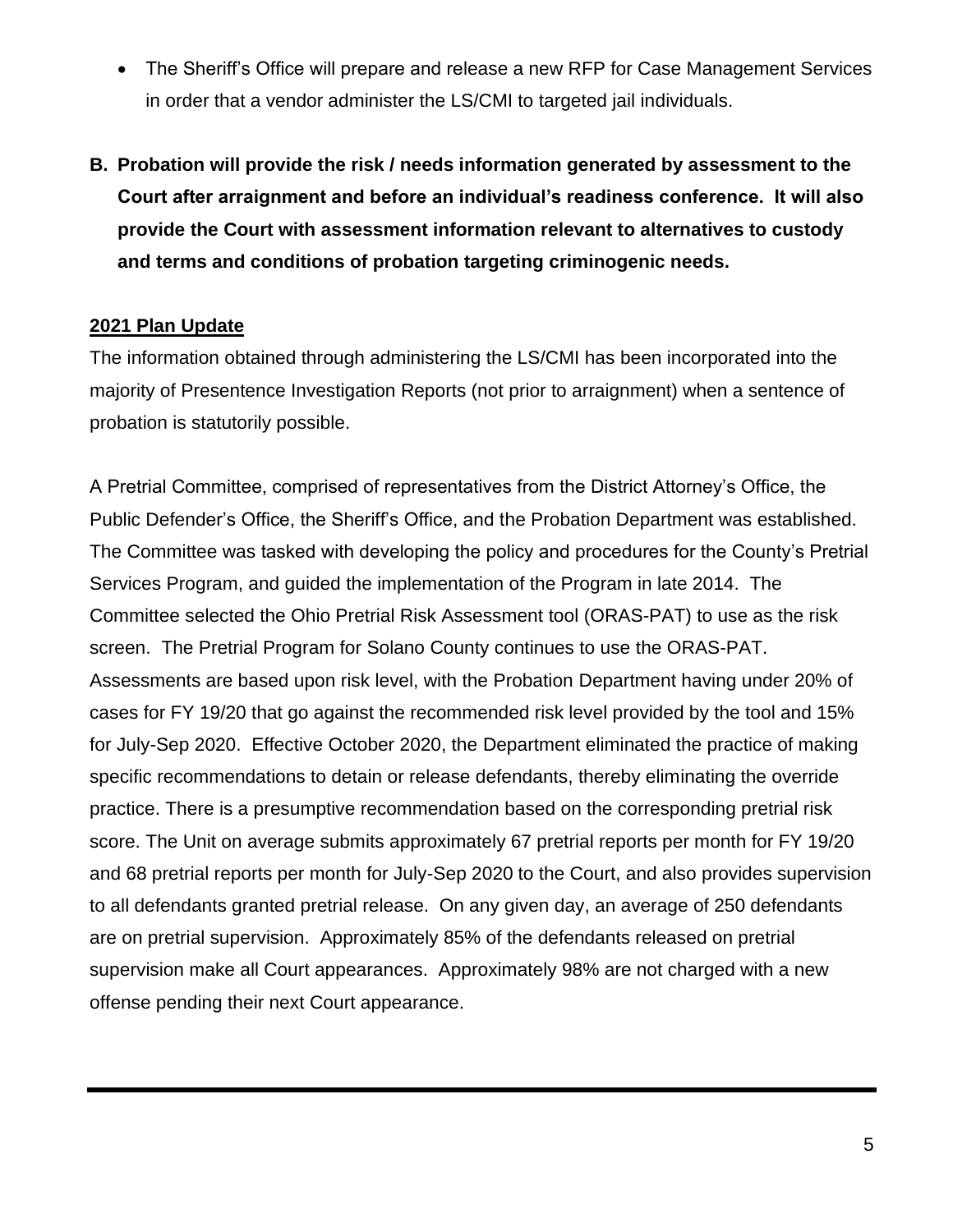### **Component 2: Community Supervision**

**A. Intake and assessment of PRCS will include initial contact prior to release from prison whenever possible, assistance with applications for services, risk and needs assessment, and connection to community support.**

## **2021 Plan Update**:

Probation continues to send reporting instructions and Special Conditions of PRCS clients to the CDCR upon notice of release. The client then reports to the Probation Department for the initial appointment where a comprehensive assessment of risk needs is conducted. In June 2018, the Probation Department also obtained the ability to conduct Pre-Release Video Conferencing (PRVC) with clients being released from CDCR. The PRVC program is a webbased portal that allows counties to interface with their clients prior to release from prison. This program is primarily used for clients being released who are homeless or transient.

## **B. Probation's caseload ratio for high-risk supervision of 1 officer to 50 active probationers will be maintained for the PRCS and 3/non-offenders.**

### **2021 Plan Update**:

Probation implemented a client case classification and supervision model that uses the client's level of risk and corresponding intensity of supervision to establish work units for determining an individual probation officer's caseload size. We've seen the complexity of cases continue to increase whether it be in the form of substance abuse issues, mental health issues, health issues or homelessness. To better equip our staff to effectively address each client, we are moving to reduce our single level caseload goal for high-risk clients from 45, down to 39. This will allow the additional time needed to more effectively address all of the clients' risks and needs.

**C. Probation is developing training for trainers in Intermediate Level MI to further advance use of this proven practice. It is noteworthy too, that MI and the assessment tools, do not come with built-in quality control, as they are both subject to ongoing review and quality improvement.**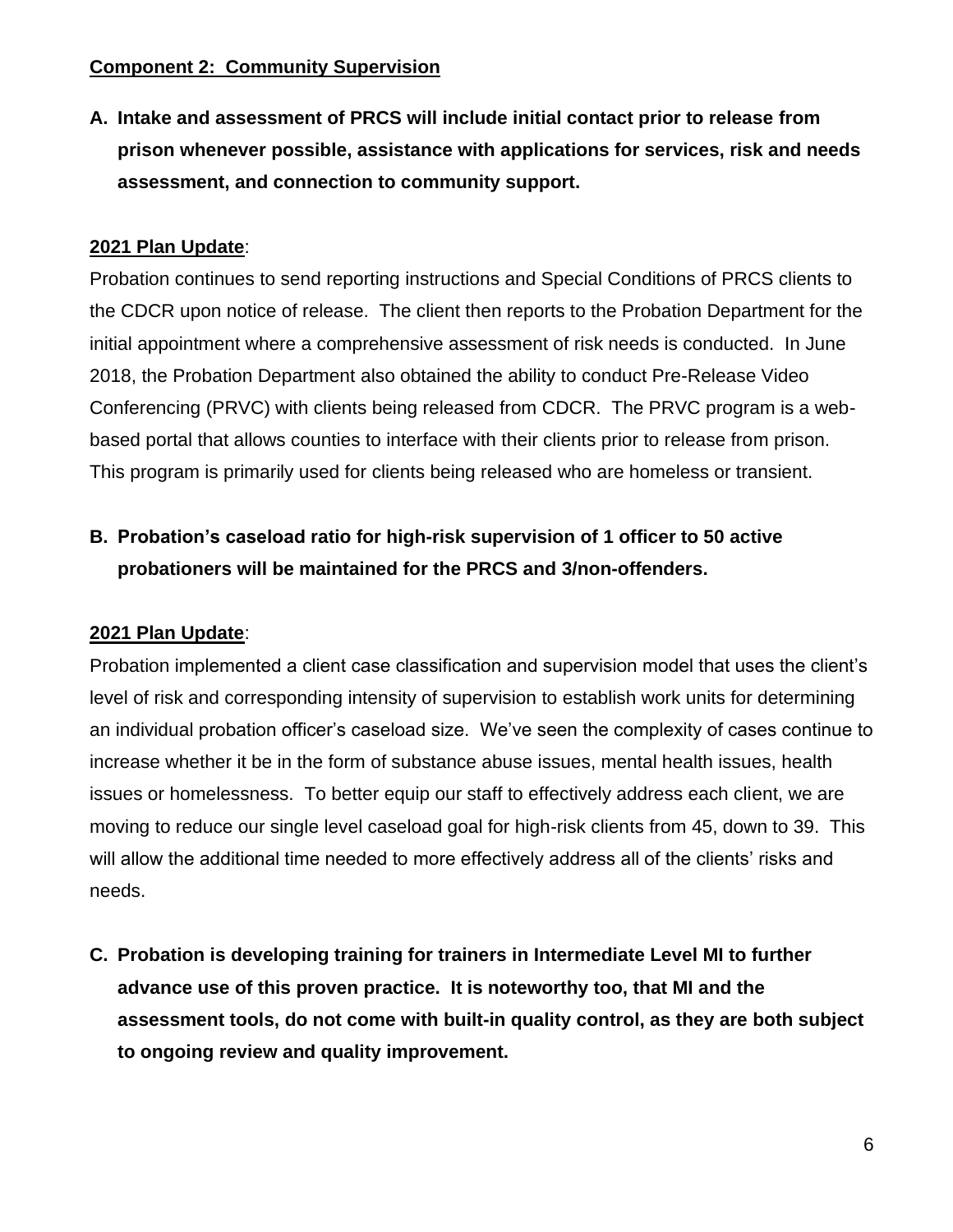## **2020 Plan Update Next Steps**:

• The MI Training Team is working toward a training delivery model that incorporates the use of MI into all core correctional, and evidence-based treatment interventions. The Probation Department's commitment to fidelity and evidence-based programming will be further deepened by a new Train the Trainer curriculum of all Interactive Journal Systems with the added implementation support by our MINT trainer/consultant.

## **2021 Plan Update**:

In addition to hiring two Quality Assurance Coaches to help monitor and provide feedback on the effective use of evidence-based practices, the Probation Department embarked on an organization-wide effort to deepen the use of Motivational Interviewing at varying levels. This initiative offers introductory and skill development opportunities for all staff, and second level opportunities for staff to achieve personal mastery by participating in an MI Coding and Coaching project with a Motivational Interviewing Network of Trainers (MINT) Master Trainer, and the third level project goal of developing a core group of MI trainers with both personal mastery skills and critical MI Training facilitation skills. Due to staff turnover and the difficulty in finding a qualified individual in filling a vacant Quality Assurance position, the implementation of the MI training delivery model is delayed. Determination of the future of the MI effort is pending as the Department determines the resources needed and available to continue the effort. The Department did have some staff complete the Train the Trainer curriculum of all Interactive Journal Systems this year.

## **Next Steps**:

• The MI Training Team will continue to work toward a training delivery model that incorporates the use of MI into all core correctional, and evidence-based treatment interventions.

## **D. Community supervision programming for realigned offenders will use the principles of another evidence-based practice, Cognitive Behavioral Therapy (CBT).**

## **2021 Plan Update**

Courage to Change Interactive Journaling System, Thinking for a Change, and Reasoning and Rehabilitation II remain the cornerstones of the Probation Department's treatment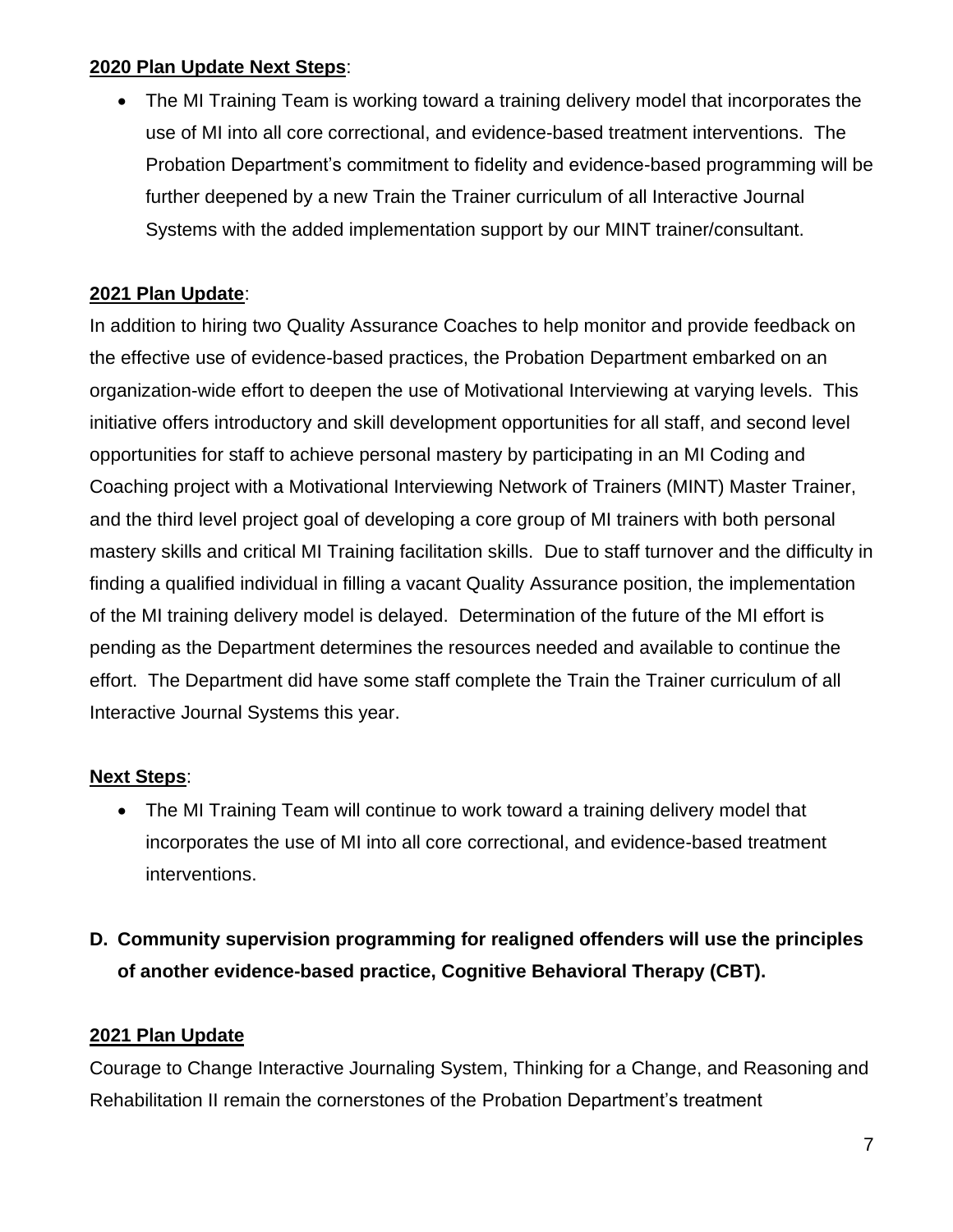programming. Training and coaching of each of the interventions has grown exponentially over the last several years with the hiring of Quality Assurance (QA) Coaches for staff. The CPCs remain the primary hub of delivery for all treatment program models. Effective Practices in Community Supervision (EPICS), and the Carey Guides drive the supervision and support functions of supervision officers, who are regularly provided feedback, and coaching from both their supervisors, and the staff QA Coaches. The Carey Guide tools which are well-aligned with criminogenic needs, provide individualized topics and activities that are easily accessible to supervision officers for use in individual client contacts. Ongoing training and development efforts and a plan to sustain continued skills development among staff remains a goal of the Department.

### **Component 3: Alternatives to Custody**

**A. The Sheriff, working with justice system partners, has developed an Alternatives to Custody (ATC) Program for pre-adjudicated offenders designed to manage the population of unsentenced, low to medium risk offenders currently being housed in the jail. The ATC will allow those awaiting trial and/or sentencing to be conditionally released from custody and, in lieu of incarceration, be supervised in the community by the Probation Department or the Sheriff's Office. Sentenced offenders are subject to the Sheriff's Office Alternatives to Custody which include Home Detention with Electronic Monitoring (EM), a Global Positioning Satellite (GPS) program, as well as alcohol monitoring.**

### **2021 Plan Update**:

The Sheriff's Office fully supported the development of a Pretrial Services Program that is run by the Probation Department. For non-AB 109/1170 offenders who are placed in the jail, the Sheriff's Office does operate a comprehensive ATC. ATC staff conducts a thorough background investigation on each applicant to determine eligibility and assess any apparent threat to the community or likelihood of re-offense. The Sheriff's Alternative to Custody Program consists of the potential for offender participation in the following programs: work furlough, work release, and electronic monitoring.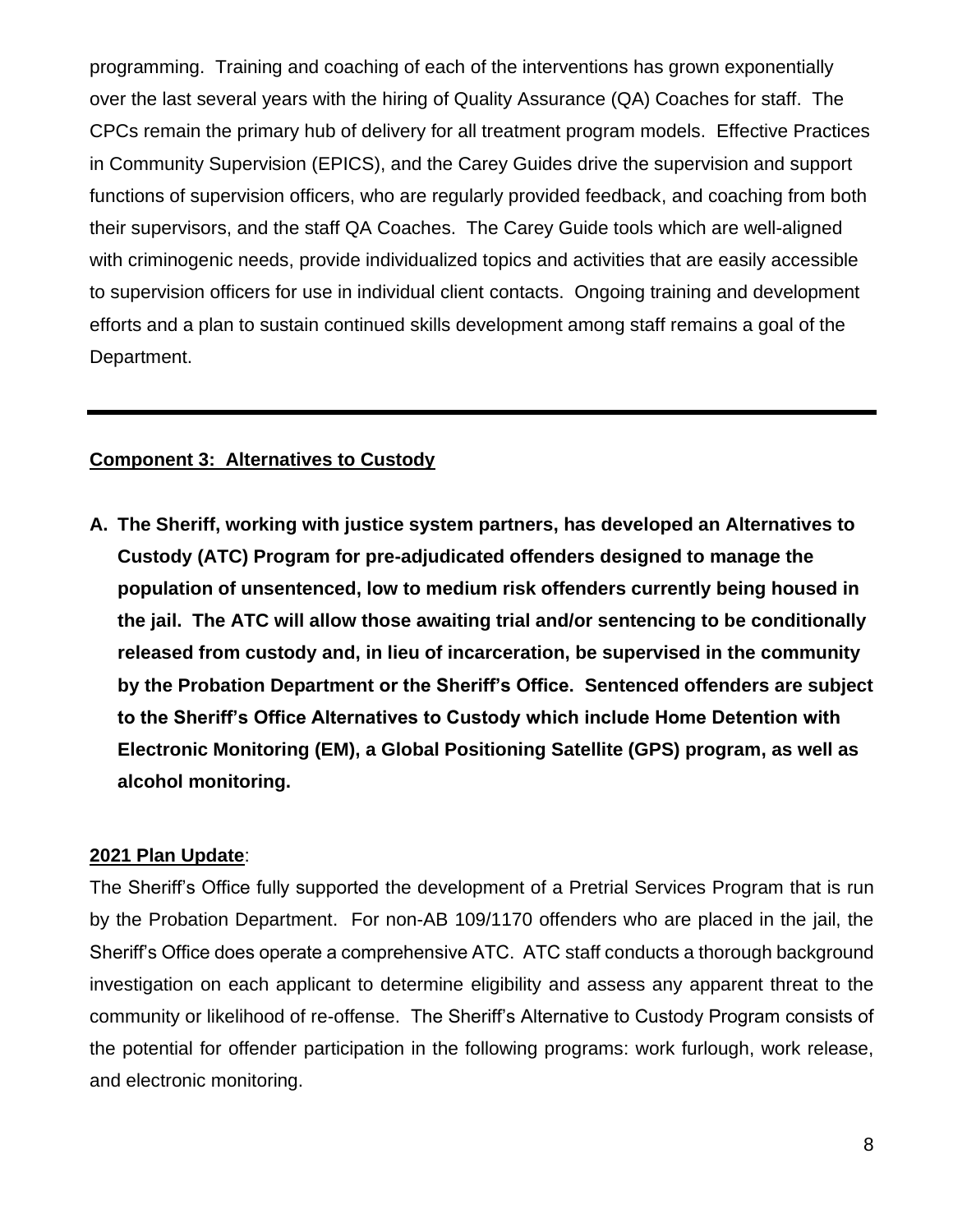Due to the Covid-19 Pandemic, most ATC Work Release sites opted out of accepting participants or were closed throughout the county. Those individuals who would have normally served their sentence on Work Release were placed on Electronic Monitoring to allow for them to remain out of formal custody. As of July 2021, all but one location has returned to normal operations.

Also notable is Assembly Bill 1869. The bill which went into effect July 1, 2021 restricts the ability to collect fees for services provided by the Alternative to Custody Program which previously allowed recovery of some costs and included for example an application fee, a drug testing fee, a work release rescheduling fee and direct electronic monitoring equipment costs.

**B. Supporting the Realignment Plan's focus on protecting public safety, the Sheriff is working with local police departments to ensure a coordinated law enforcement effort to conduct random compliance checks and other forms of surveillance and monitoring of realigned offenders. The Sheriff's Office will expand the existing Recovery Team to find and return to custody those who abscond from other community supervision programs such as Work Furlough and Work Release.**

### **2021 Plan Update**:

The Sheriff's Enforcement Team (SET) was created in January 2012 to accomplish two primary goals: 1. Complete field compliance checks for offenders placed in the Alternatives To Custody (ATC) program or on Post Release Community Supervision (PRCS). 2. Track down those offenders who have absconded from their respective programs as well as those who have arrest warrants. The SET team continues to complete PRCS and ATC compliance checks, as well as PRCS Sweeps. The full-time positions remain with 4 Deputy Sheriffs and 1 Sergeant/Supervisor. The cumulative number of fugitives arrested by the SET team from October 1, 2011 through October 1, 2021 is 1,313 fugitives.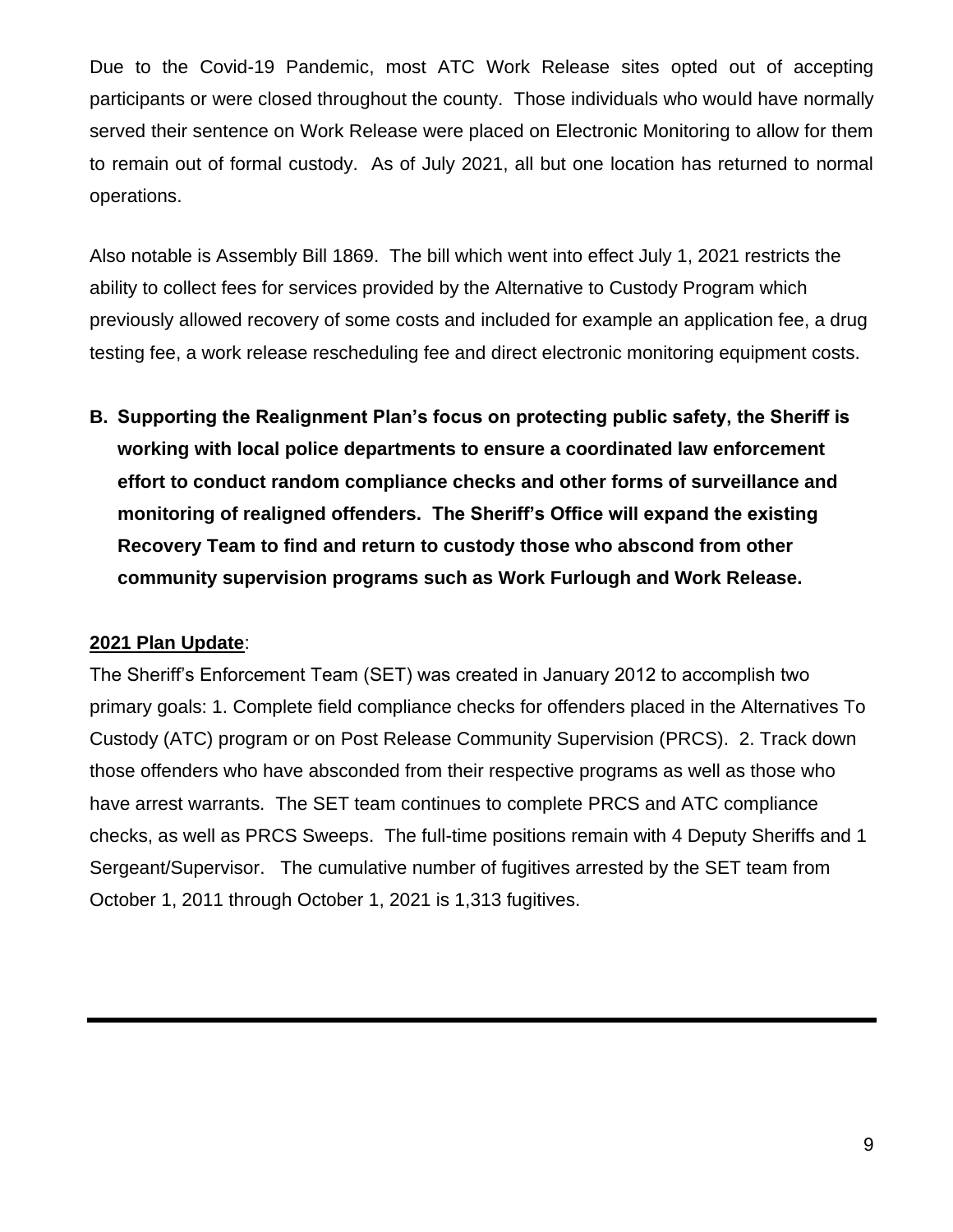**A. A sanction grid for offenders on PRCS was developed by the CCP to provide consistent sanctions for technical violations that do not rise to the level of filing a petition to revoke with the Court.**

## **2021 Plan Update**:

On September 11, 2017 the Probation Department implemented a new policy, Response to Non-Compliance. This policy was developed to guide decisions made by probation officers when considering imposition of responses to client violations. The policy outlines a violation response grid consisting of three severity levels for specified violation behavior and corresponding graduated responses for each level. In addition, the policy establishes a review process and outcome goals, along with mitigating and aggravating factors that need to be considered prior to the probation officer determining an appropriate response to a client's violation behavior. The policy also includes the requirements for imposing a period of flash incarceration as an alternative to a formal violation, as well as, establishing guidelines for supervisors to follow prior to approving the submittal of a formal violation to the Court.

On February 29, 2016 the Probation Department formally modified the adult supervision policy and a process was established to determine which clients, after serving 18 months on probation supervision, meet the criteria for early termination and shall be recommended to the Court for early termination.

In June of 2020, the Probation Department implemented a new policy entitled Incentivized Client Supervision. The purpose of the policy is to promote positive client behavior change by acknowledging client pro-social statements and rewarding client pro-social behaviors. The policy includes an incentives grid consisting of specific client pro-social behaviors, and corresponding incentive points that the client can earn based on their supervision level, along with material incentives or items that the client may obtain by redeeming all or a portion of the incentive points they earn. Both staff and clients have continued to have a positive reaction to the policy.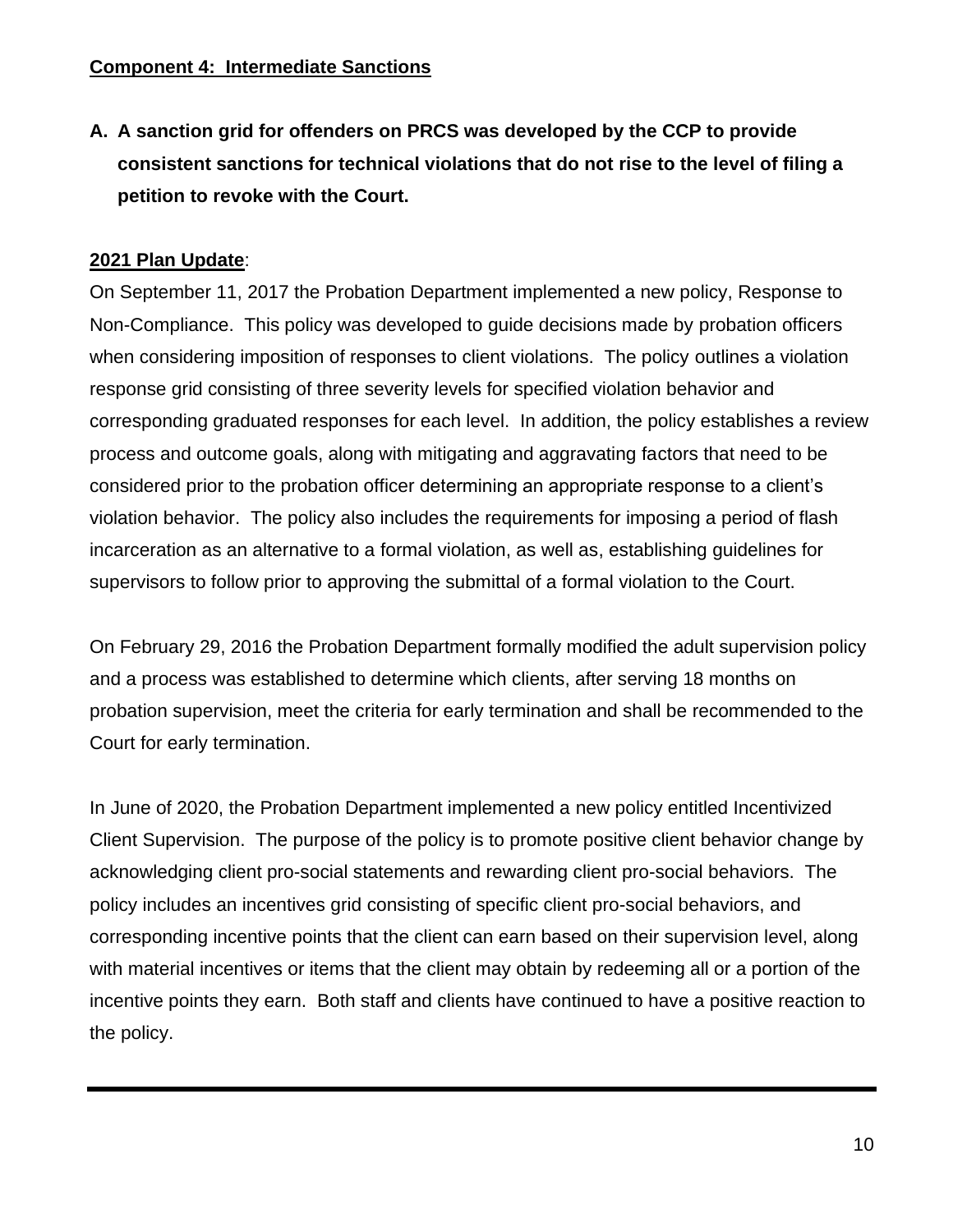## **Component 5: Custody and In-Custody Programs**

**A. Solano County has received notice of an AB 900 grant award for construction of a new 362-bed jail at Claybank and is proposing a staffing plan that provides for a gradual increase in staff over a period of several years.**

## **2021 Plan Update**:

The jail has been fully operational and is being used for all classifications of male inmates. Forty full-time correctional officer allocations were eventually funded by the County for its operation. There also continues to be a Program Manager who oversees program management and development.

## **Component 6: Reentry**

**A. For reentry as well as to serve those PRCS and 3/non-offenders who come to Solano County with mental health conditions requiring attention, mental health treatment is an important priority for funding in the initial year of realignment.**

## **2020 Plan Update Next Steps**:

- The Probation Department plans to further develop the partnership between the County's Behavioral Health/Substance Use Treatment agencies to ensure all clients, if warranted after mental health screening, are assessed utilizing the ASAM criteria and connected to appropriate levels of care.
- As the jail population has changed with the criminal justice reforms over the past six years, the Seriously Mentally Ill population continued to remain high within the jail. County Behavioral Health and the Court are developing a Mental Health Court, as well as, diversion programs. Additionally, the jail will be looking this year at ways to enhance the current mental health services within the jail.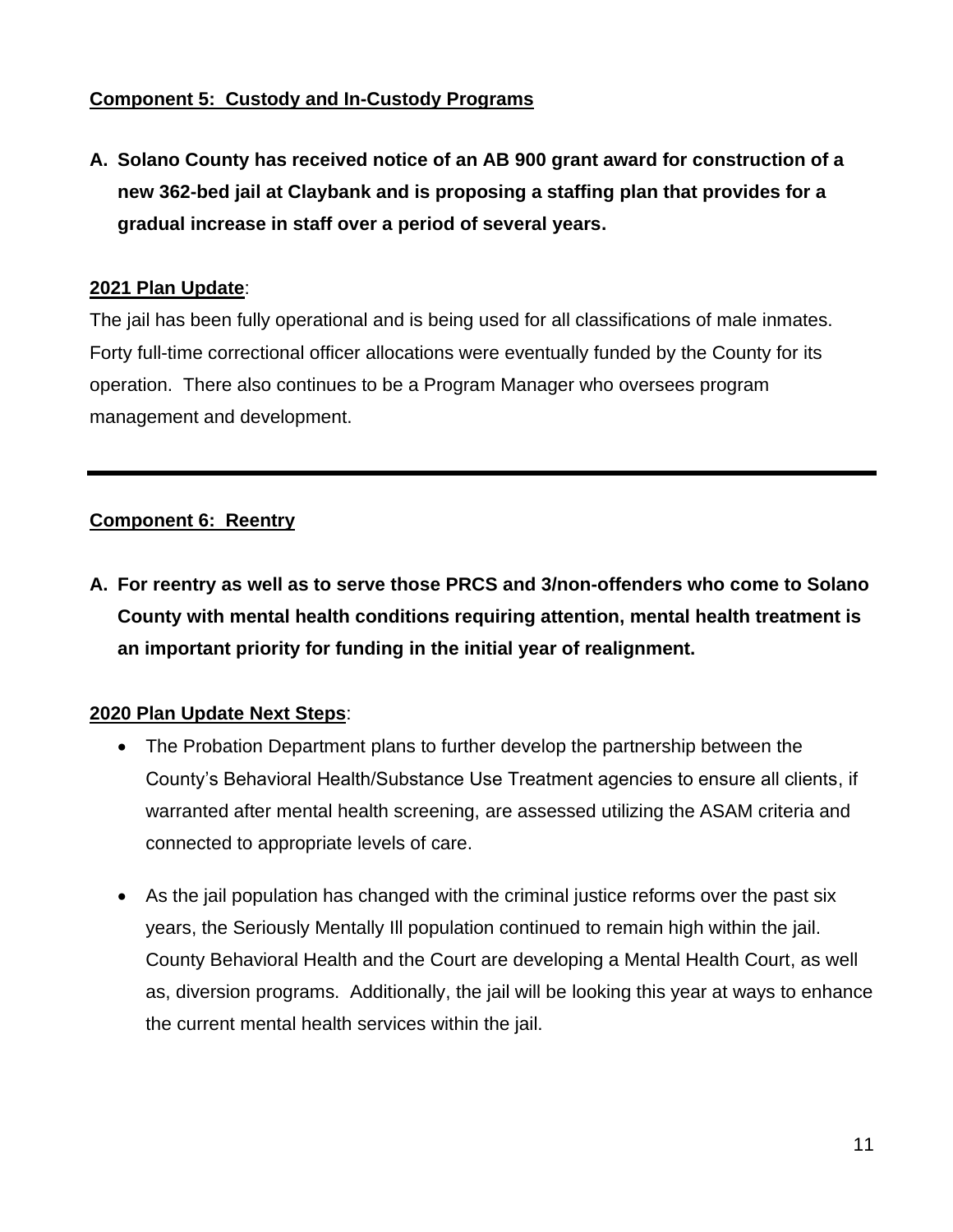### **2021 Plan Update**:

The steps noted above are in process. As noted in Component 1, the Department has converted to the use of the ASAM to determine Substance Use and Co-Occurring needs of clients to ensure accurate level of treatment. The Plan for 2020 remains accurate and the focus for 2021 is on implementation of programming and development of provider partnerships.

In the past year the Sheriff's Office created an RFP soliciting for a provider of jail based Medical and Mental Health Services. Due to the number of seriously mental ill offenders housed in the Solano County Jail, this RFP required that the winner of the contract develop Step-Up and Step-Down units in the Jail for the seriously mentally ill population. Wellpath, the existing provider, won the new contract. They will be implementing a Step-Up Unit for mentally ill individuals who have become seriously unstable and are in need of a higher level of support and treatment. This unit will have a higher mental health staff to inmate ratio. They will also be developing a step-down unit for folks who have stabilized in the Step-Up Unit and are ready to move to a slightly lower level of care prior to transitioning back to the regular mental health services in the jail. The Step-Down Unit will also be utilized for those individuals transitioning back to jail from the hospital and could be used for those who have completed Jail Based Competency Treatment (JBCT) prior to transitioning back to traditional jail services.

This year a small mental health program for men was approved for implementation. This program will target male inmates who are Administratively Separated but can house with one other inmate. These individuals will be housed on a dedicated unit and will participate in daily individual and group treatment designed to assist them in improving and maintaining their wellness in addition to preparing them for potential transition to the general population.

A Mental Health Re-entry Planning Committee was created to triage all of the mentally ill inmates to assure that they receive case management/treatment services at the appropriate level upon release. This committee includes representation from the Sheriff's Office, Health & Social Services, Wellpath and community-based providers. In the coming year the Sheriff's Office plans to develop an MOU with Probation so that they might be included.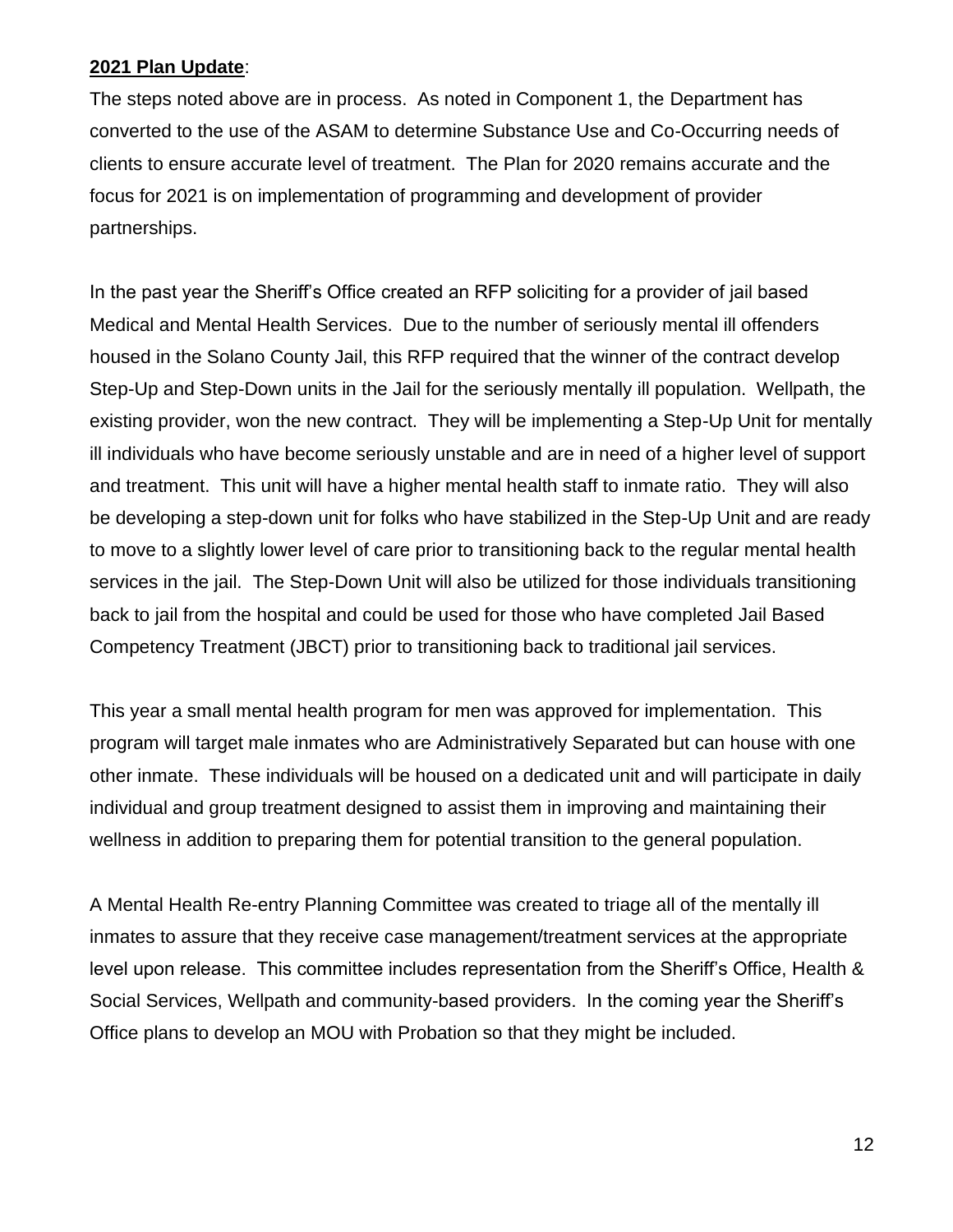## **Next Steps**:

- The Sheriff's Medical/Mental Health Provider Wellpath will implement the Step-Up/Step-Down Units within the next year.
- The Sheriff's Office Programs Division along with Wellpath will implement the Men's Mental Health Program within the fiscal year.
- The Sheriff's Office has an opportunity to expand the JBCT program. The Sheriff's Office staff along with Wellpath will analyze the implications and data related to expanding the program and come to a determination.
- **B. For reentry as well as to serve those PRCS and 3/non-offenders who come to Solano County with substance abuse issues requiring attention, substance abuse treatment is also an important priority for funding in the initial year of realignment.**

## **2020 Plan Update Next Steps**:

- The Organized Delivery System (ODS) designed under the County's Drug Medi-Cal program allows for more options for treatment services, both substance use disorders and co-occurring disorders, to ensure all clients have access. Therefore, the Probation Department's next steps include creating a path to Medi-Cal funded treatment services as discussed previously in this update.
- In 2021, the Sheriff's Office will issue a Request for Proposal (RFP) for a new substance abuse treatment provider. The RFP will be developed based on the profile of the jail population and needs post-COVID.

## **2021 Plan Update**:

The conversion from a contracted community-based provider delivering drug treatment programs to the implementation of Drug Medi-Cal treatment services is complete. The on-site provider offers outpatient treatment services utilizing a multi-modal evidence-based treatment curricula identified by the client assessment and dosage need and includes both group and individual counseling. Programs include Cognitive Behavioral Therapy for Substance Abuse (CBI/SA), Interactive Journaling, Helping Women Recover, Beyond Trauma, and Seeking Safety. Clients with higher needs participate in a continuum of care that can go up and down in intensity depending on outcomes and treatment success.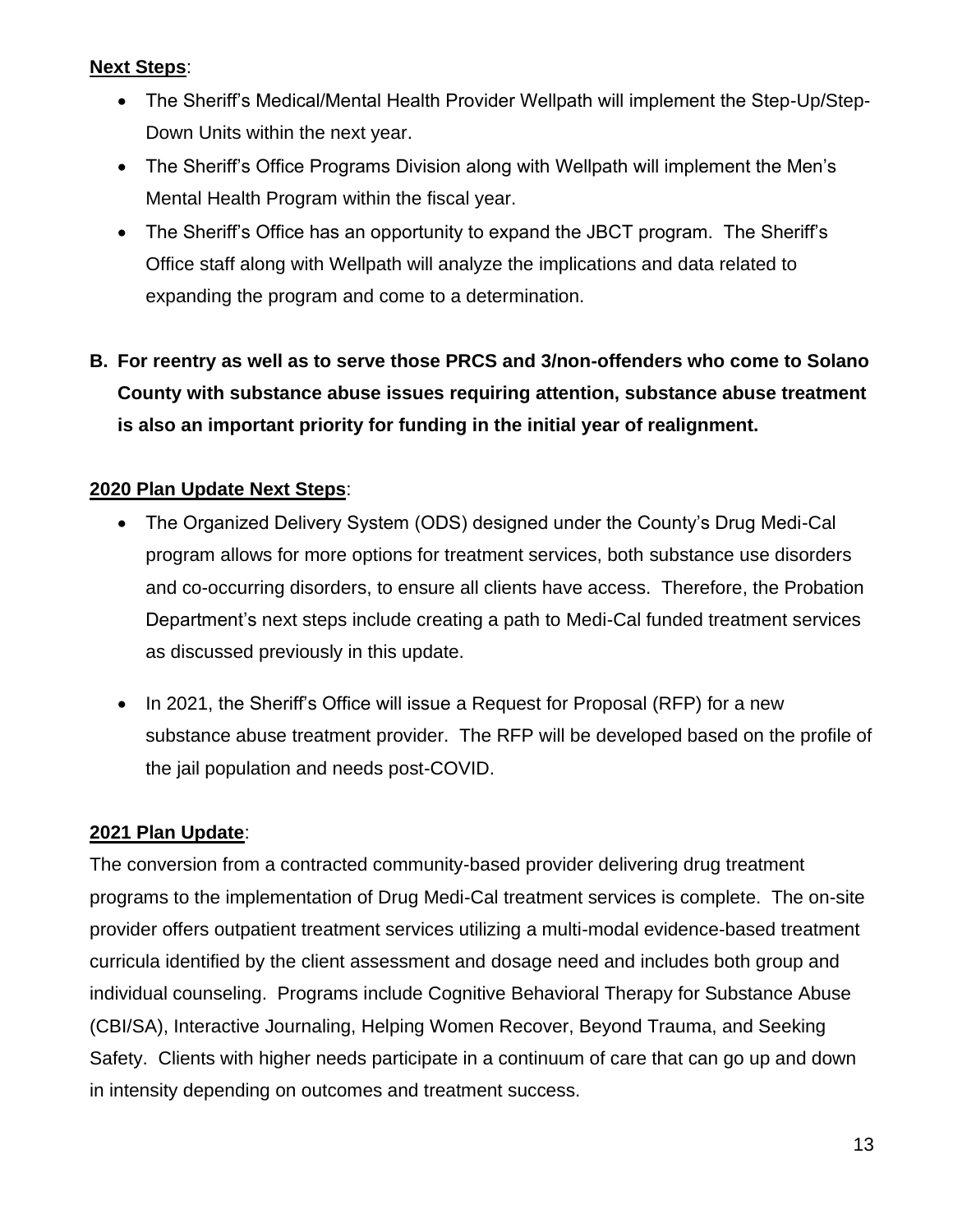The Sheriff's Office had planned to issue an RFP for Substance Use Disorder (SUD) Treatment in 2021, however, the pandemic and the impact of criminal justice reforms continued to transform the jail population. It was believed that waiting until 2022 to issue the RFP would allow for time to craft a more relevant RFP that would yield a more transformative SUD program.

The Medication Assisted Treatment Program (MAT) has matured during the past year. The Sheriff's Office continues to serve only those who enter jail on Suboxone or Naltrexone. However, an entire multidisciplinary team has been created to serve these inmates in jail and to assist them as they transition into the community. The team consists of medical staff, mental health representation, SUD counselors, case managers and custody staff. A weekly staff meeting is held to discuss progress and needs of the population in-custody as well as what they will need to transition to the community.

Moving forward, the MOU with MedMark is in process and by early 2022 Methadone will be added to the medication offered by the MAT program in the county jail. Additionally, a Narcan distribution program is being developed for inmates leaving jail, this will be launched in 2022. Finally, the Sheriff's Office, in partnership with Wellpath, has developed a workgroup to explore the process of inducting individuals who are withdrawing from opiates onto MAT. It is hoped that by late 2022 the jail MAT program will begin induction.

## **Next Steps**:

- In 2022, the Sheriff's Office will issue a Request for Proposal (RFP) for a new substance abuse treatment provider. The RFP will be developed based on the profile of the jail population and needs post-COVID.
- In 2022 the Solano County Jail MAT program will include Methadone as one of the medications included in the program.
- In 2022 the Sheriff's Office will launch a Narcan Distribution program for inmates releasing from jail.
- In 2022 the Jail MAT program will explore the idea of inducting individuals withdrawing from Opiates onto MAT.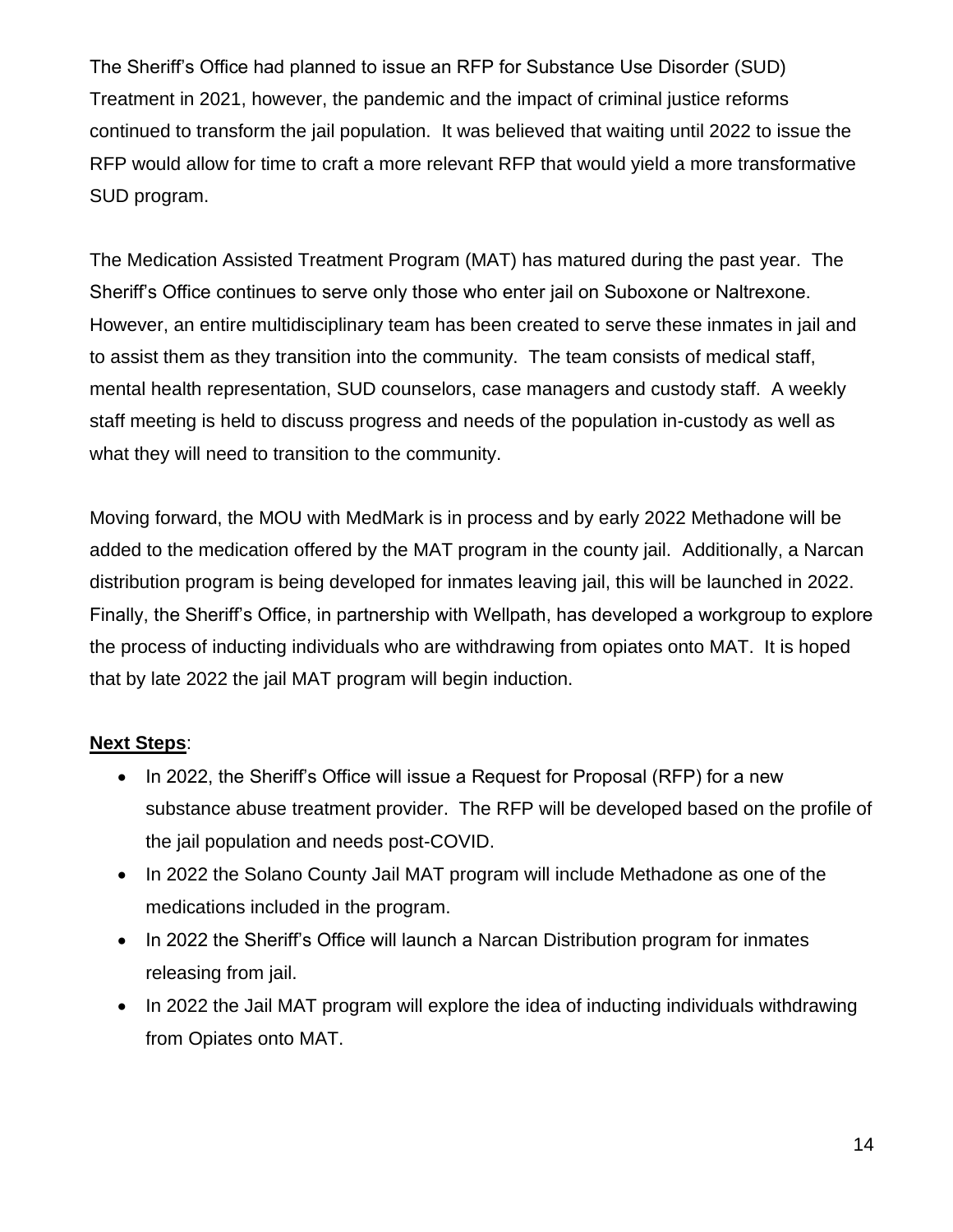**C. For reentry, as well as, to serve those PRCS and 3/non-offenders who come to Solano County unemployed, education, training and employment-related services are an important priority for funding in the initial year of realignment.** 

## **2021 Plan Update**:

In the Fall of 2015, the Sheriff's Office developed an MOU with the Five Keys Charter School, a charter school that specializes in offering high school curriculum inside of county jails. Thus, the Solano County Jail was able to have an embedded high school inside the jail. The inclusion of Five Keys into the continuum of program services in the jails has allowed the jails to dramatically expand access to educational services.

COVID created an opportunity for college courses to be offered in the jail. The Sheriff's Office had approached the college in the past about offering college courses in a non-classroom format, yet it had not been possible. At the end of 2020, the Sheriff's Office partnered with Solano Community College in order to allow them to offer college courses through a Correspondence Course Program in the jail. This program has been very successful as 182 inmates have participated in the program over the past year. Additionally, inmates from all three jails have be able to take advantage of the program. It is our hope that even though the pandemic is subsiding that Correspondence Program will continue in the jail.

Curricula for the Employment training program at Probation's Centers for Positive Change will adjust to the University of Cincinnati's Cognitive Behavioral Intervention- Employment (CBI-EMP) in mid-2022, upon completion of staff training and certification.

Unfortunately, due to COVID, the Sheriff's Office was not able to re-open the Rourk Vocational Training Center and resume programming during the 2021 year. Future plans include opening the Center in early 2022 to initiate vocational training programs and partnering with the Probation Department to provide vocational training to probationers. Initiate offerings will be heavy machinery operations, a Laborer's Union Pre-apprenticeship Program and Welding.

### **Next Steps**:

• The Sheriff's Office plans to resume programming at the Rourk Vocational Training Center in 2022. Offerings will include a laborer's union pre-apprenticeship program, a carpentry pre-apprenticeship program, welding through Solano Community College, and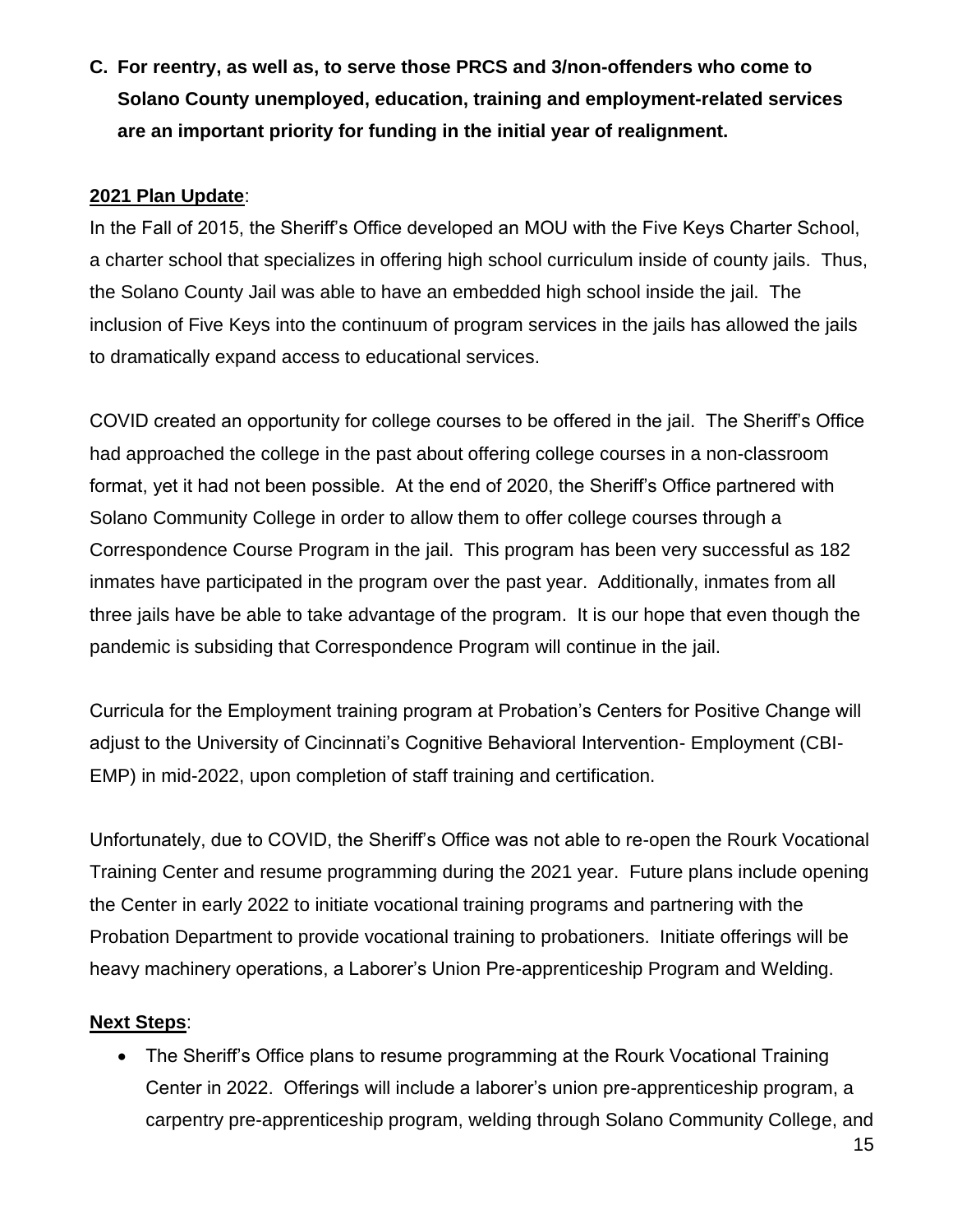heavy machinery operations and tire repair and maintenance offered by Sheriff's Office staff. Finally, the Sheriff's Office and Probation Department are developing an MOU which would allow clients under the jurisdiction of the Probation Department to obtain Vocational Training programming at the Rourk Center.

- Obtain permission from the Board of State Community Corrections to allow the Sheriff's Office to change the scope of programming at the Rourk Vocational Training Center to include the ability to provide training to Solano County probationers.
- Complete MOU with Probation and Leaders in Community Alternatives (LCA) to provide Vocational Training with supportive services at the Rourk Vocational Training Center.

## **D. The Reentry Council will be called on to assist with a coordinated reentry approach that can be adapted and/or modified to meet the specific needs of individual offenders while presenting a consistent statement of Solano County's reentry goals and principles.**

## **2021 Plan Update**:

The Council on Re-entry Solutions (CORES) was launched in May of 2020, yet only met twice in 2020 due to COVID. The Council has met quarterly in 2021. The work of the Council has been to develop membership and define its purpose. Membership currently consists of representation from: H&SS, Probation, the Sheriff's Office, the Collaborative Courts, the Public Defender's Office, a County Supervisor's Office, Partnership Health Plan, the Workforce Development Board, Legal Services of Northern California, the Solano Pride Center and community based providers from the fields of Housing, Substance Use Disorder Treatment, Mental Health Treatment, Employment Services, Faith Based Organization, Medical Services, Education and Case Management Services.

The work of the Council has been to define purpose, improve communication between stakeholders, create the groundwork for improved collaboration and to analyze gaps in the existing service structures. As the Council moves forward, future plans include setting priorities for the work of the Council, setting concrete goals on an annual basis and creating work groups.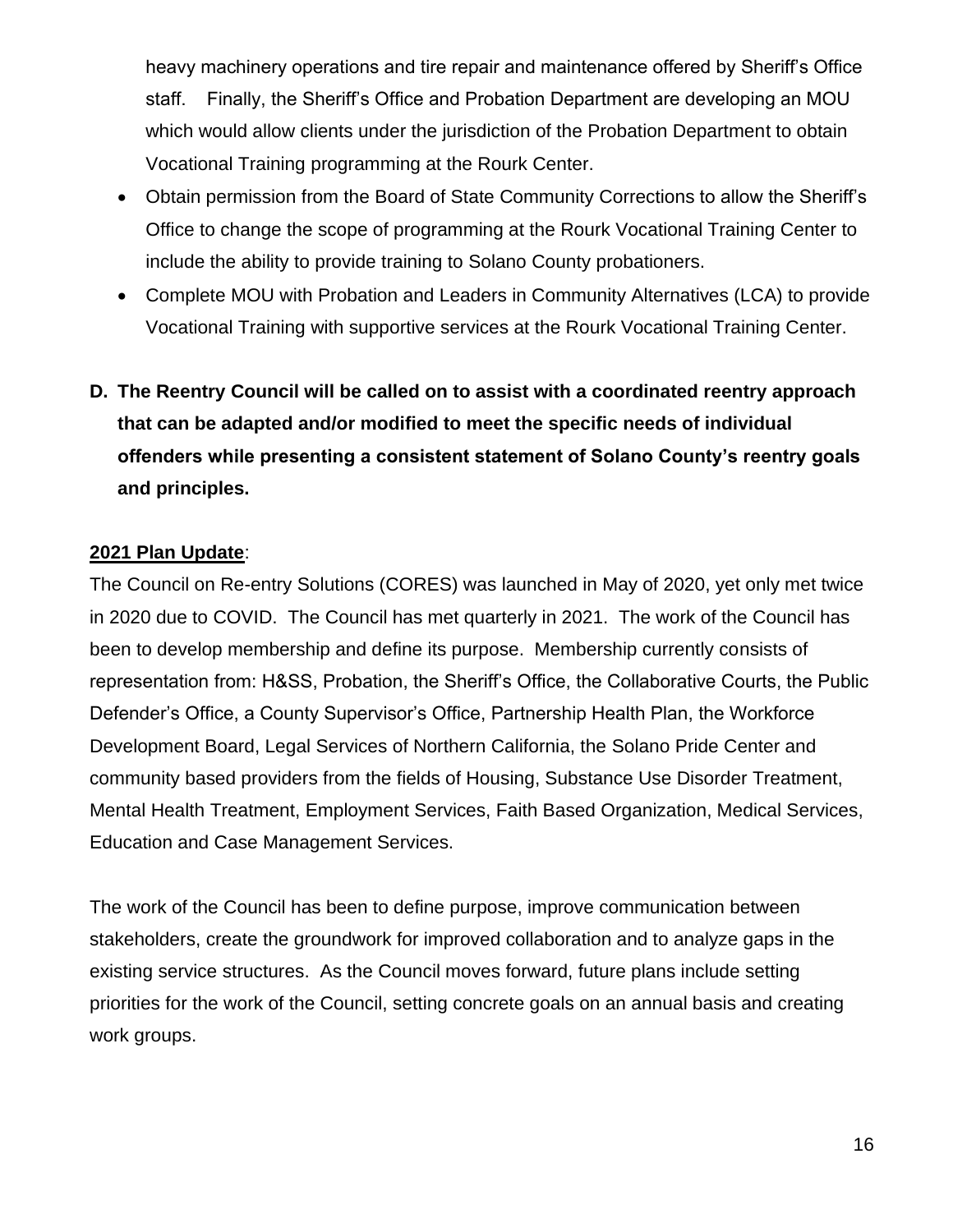**E. Agencies involved in realignment have said it would be beneficial for there to be a single point of contact for realignment, a person responsible for reentry coordination, to whom they could go for information about programs and resources that might be used for recommendations and referrals as well as for reentry. The CCP supports the creation of this position.**

## **2020 Plan Update Next Steps**:

- The Sheriff's Office and partners will continue with implementing recommendations from the DOJ consultants regarding the Transition from Jail to Community (TJC) Model (this has been largely side-tracked due to COVID).
- A new RFP will be issued by the Sheriff's Office for the In-Custody Case Management Program during FY 20/21 based on the needs of the current jail population.

## **2021 Plan Update**:

The Sheriff's Office and partners continued to implement the recommendations of the TJC consultants. A planning committee developed from the Prop 47 implementation committee now drives the preparation for CORES meetings and other reentry activities. The Council on Reentry Solutions (CORES) was launched in 2020 and is now meeting quarterly. A Reentry Event has held in April of 2021, sponsored by Prop 47, as a fun celebratory activity for reentry providers and staff. This event provided education, updates and networking for frontline as well as managerial staff. Prop 47 continued to facilitate the Prop 47 Provider Partnership meetings as a way to continue to network, provide service updates and problem solve barriers. Now that Prop 47 has sunset a new avenue for frontline updates will be developed.

The Sheriff's Office hosted a MH Re-entry Planning Meeting (previously discussed) with H&SS and collaborative partners as a way to identify case management services for the MH population and therefore reduce recidivism. Additionally, the Sheriff's Office created a pathway via video visitation for Probation to conduct in-reach case management services for their incarcerated probationers.

The Sheriff's Office has not issued the new In-Custody Case Management RFP but plans to do so in early 2022.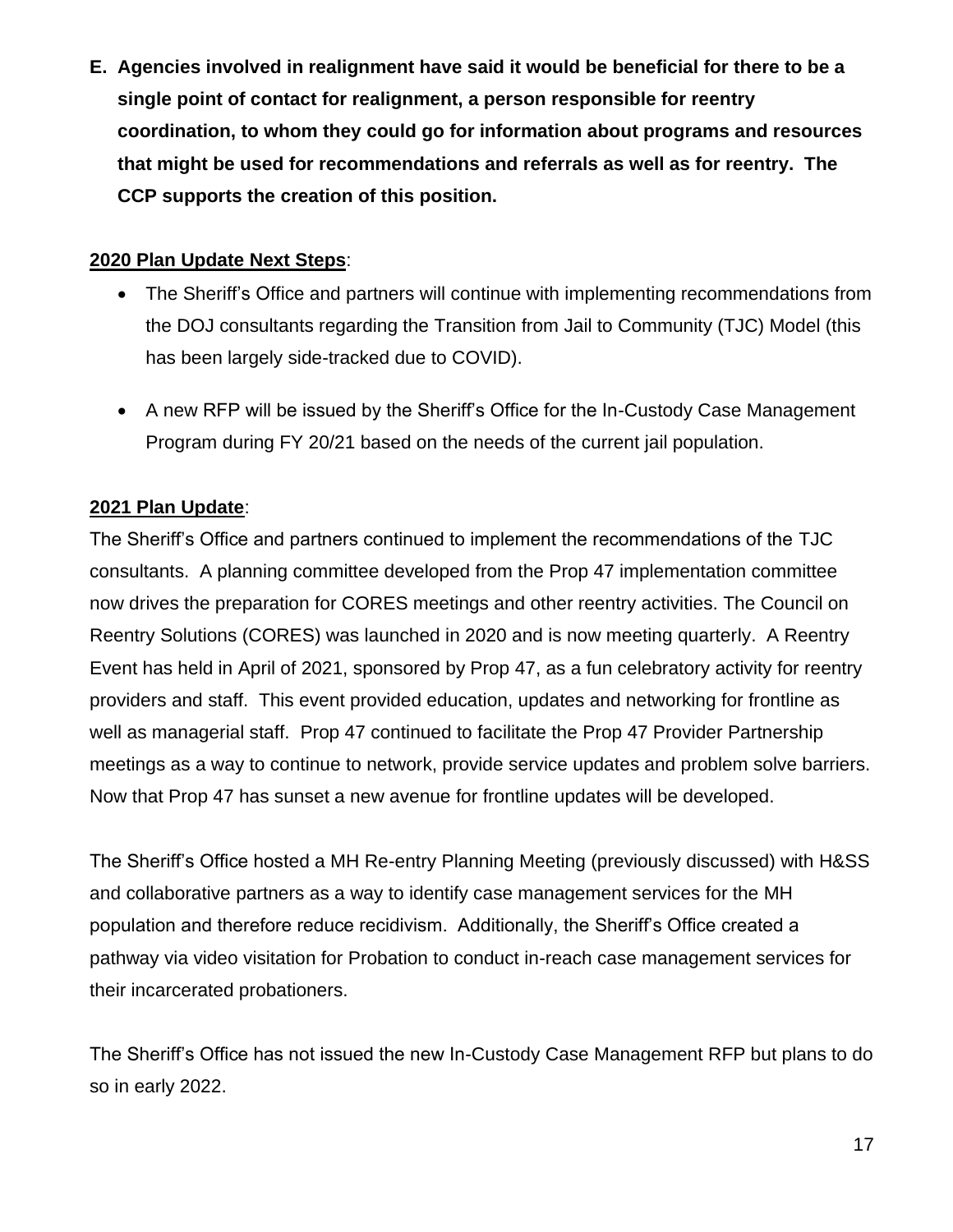## **Next Steps**:

- A new RFP will be issued by the Sheriff's Office for the In-Custody Case Management Program during FY 21/22 based on the needs of the current jail population.
- The Sheriff's Office program staff will work with jail IT to identify items currently collected that could be used to calculate a proxy risk score in order to develop a brief risk tool to utilize at intake.
- A new vehicle for program and reentry staff updates will be developed.

## **Component 7: Service Delivery Strategies:**

**A. Realignment is committed to using proven effective and cost-effective service delivery strategies to manage offenders realigned to its custody. Service Centers and Day Reporting Centers are among the most widely researched, proven effective and cost-effective rehabilitative service delivery strategies in use today.**

## **2021 Plan Update:**

Two client service centers, Centers for Positive Change, were established in Fairfield and Vallejo that implemented the following:

- 1. Gender Specific core treatment groups are: *Thinking for a Change, Reasoning and Rehabilitation II, Courage to Change Interactive Journaling System, Seeking Safety, and Matrix Therapy.*
- 2. Partnered with Five Keys Charter Schools at both CPC sites to ensure all clients have opportunities to finish high school through equivalency or a regular diploma.
- 3. Contracted with Leader in Community Alternatives to deliver full services employment program including readiness, job search, and retention support. *Interactive Journaling*  serves as the base curriculum for the program.
- 4. Established an onsite Eligibility Worker to connect clients with benefit services including general assistance, CalWorks, and Medi-Cal.
- 5. More than 15 Sober Living Environments partner with the Probation Department to ensure all homeless clients have transitional housing. The Social Services Manager and the County Administrator's Office have worked closely over the past year to seek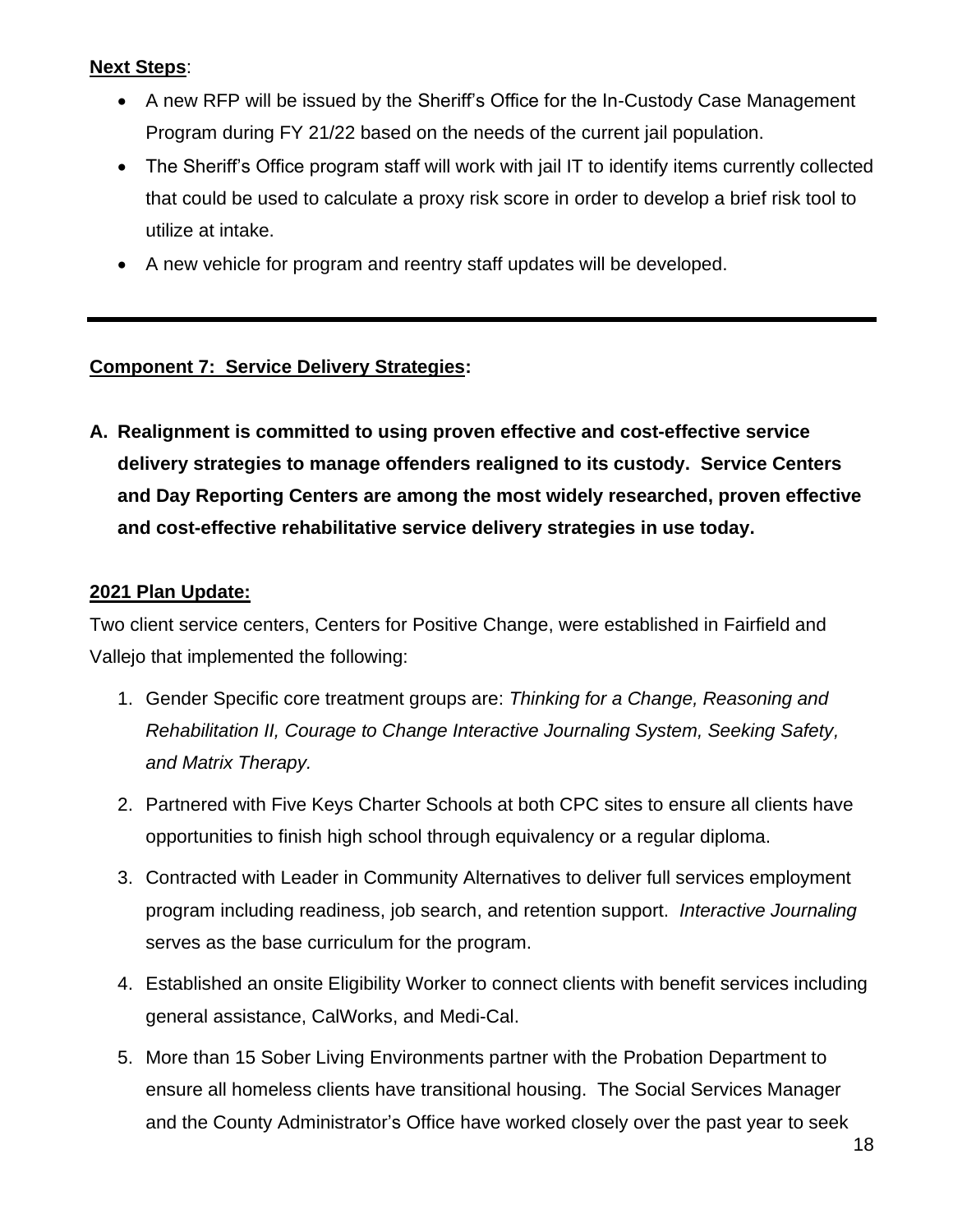additional housing supports and have successfully secured additional funding to support a continuum of housing options.

- 6. On-site certified Substance Abuse treatment counselors facilitate *Matrix for the Criminal Justice Population,* and individual support services including aftercare.
- 7. CPC program supervision includes one supervisor at each site.
- 8. In 2015, the first Quality Assurance Coach was hired to monitor treatment delivery, fidelity, and coach staff in core correctional practices.
- 9. A Social Services Manager was hired in May 2018 to oversee all treatment programs, provide direction, ensure fidelity and quality assurance, lead evidence-based training and development, and drive the Probation Department's effort to support each client's change process.
- 10.Addition of a Social Worker to provide barrier removal services, including Social Security assistance to Probation clients.
- 11.Engagement and Responsivity Phase implemented a pretreatment phase for up to 30 days to engage clients, build rapport, and enhance motivation utilizing various evidencebased practices.
- 12.Increased services for clients classified moderate risk of reoffending to include case management, additional mental health supports, and access to treatment groups.
- 13.Instituted a process to engage clients through SMS text messaging, including reminders, affirmations, journal opportunities, and reward driven challenges.
- 14.In addition to adding a male and female Seeking Safety treatment group, piloted a culturally relevant co-occurring/trauma group to specifically serve African American males that will be expanded over the coming year.
- 15.Began a Medication Assisted Treatment (MAT) referral program to ensure all clients with an opioid use disorder are connected to a medical provider for MAT services, which include both medication and CBT counseling. In addition to the referral programs, the MAT training team is providing training to help all probation officers understand opioid use disorder, stigma, and evidence-based treatments.
- 16.As mentioned earlier, the Probation Department is developing a partnership with the Sheriff's Office to utilize the Rourk Vocational Training Center for a variety of trade and construction training programs.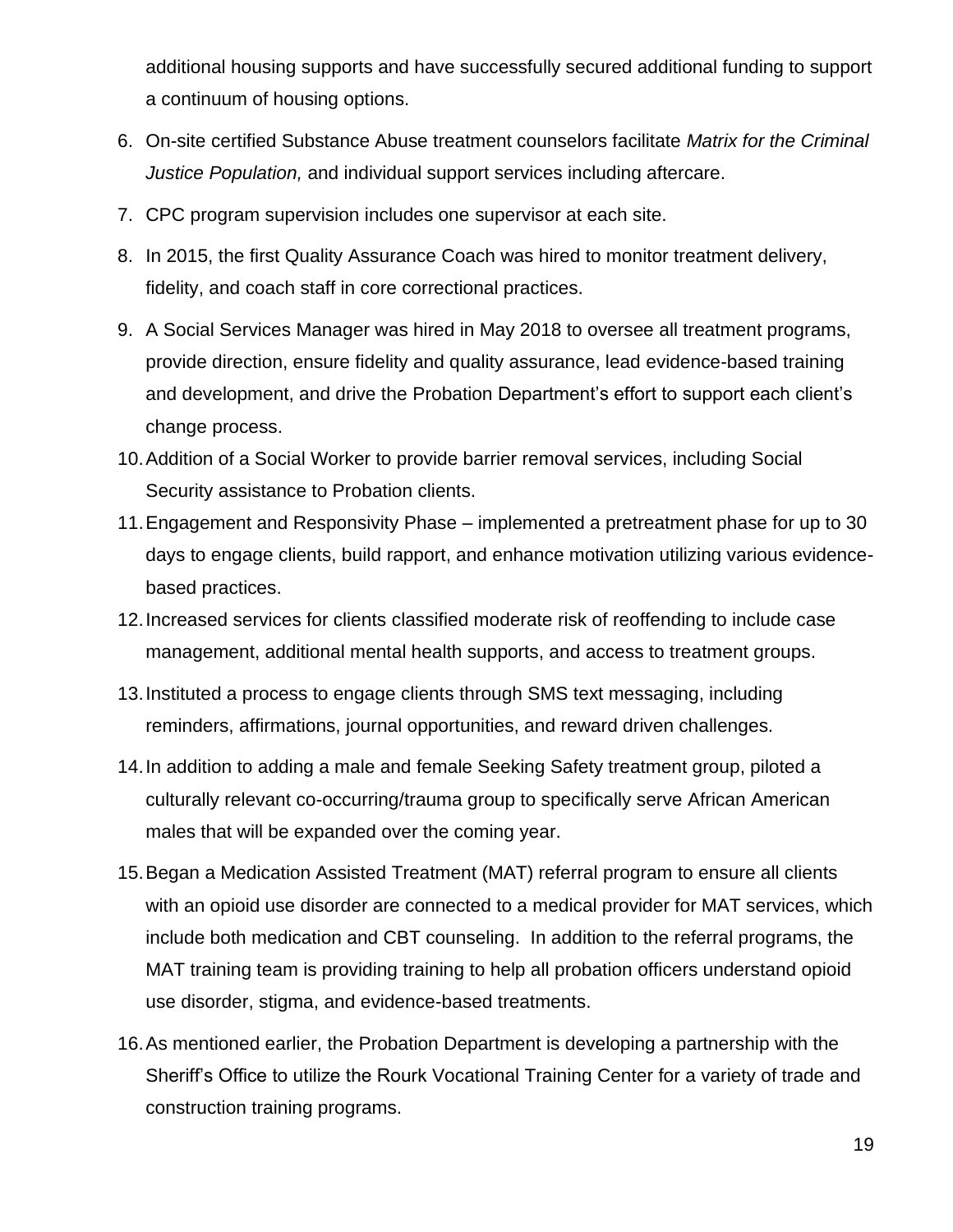The Centers for Positive Change remain the hub for treatment services and are built on a structure of Risk, Need, Responsivity and the 8 Principle of Effective Interventions. Impacted by a number of factors, including COVID, housing and stabilization challenges have remained a focus. In 2021 the focus on housing increased significantly and the Department was able to secure grant funding to expand housing services beyond the typical sober living environment. Housing resources that embrace the "Housing First" sequence of service were implemented in the Department resulting in clients having the opportunity to move from emergency and transitional housing to permanent supportive and non-supportive homes.

## **Implementation Element 1: Training**

**A. Realignment is new, complex and evolving, and therefore will necessitate ongoing training for the Courts, District Attorney's Office Public Defender's Office, Probation Officers, Sheriff's personnel, Police Officers, service providers and others involved in its implementation. The CCP supports continuous and ongoing training.**

### **2021 Plan Update**:

The Probation Department remains committed to staff training and development and recognizes the need for on-going support, coaching, fidelity monitoring and training. The Training of Trainers for both Effective Practices in Community Supervision (EPICS) and Interactive Journaling® were completed in 2021 and the Department is developing a training plan to ensure capacity for training continues to expand, especially as new staff are onboarded or as officers' lateral to new units. The assessment training team provides boosters, coaching and inter-rater reliability sessions to ensure fidelity to the Department's risk and need assessment tool (LS/CMI).

The Department is working toward identifying two additional internal trainers for two fundamental treatment services: Thinking for a Change® and Motivational Interviewing®.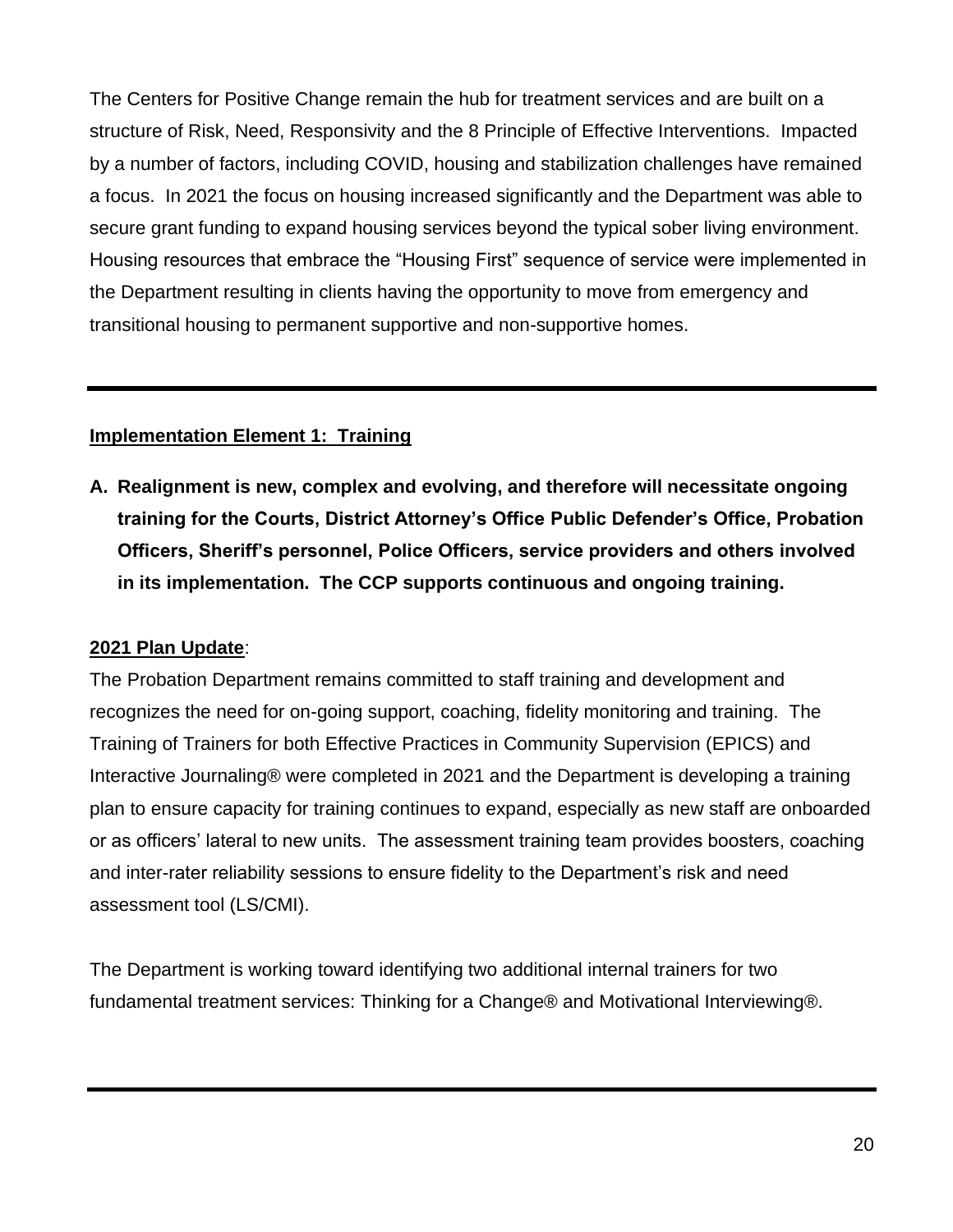## **Implementation Element 2: Communication**

**A. Local police departments and the Sheriff's Office have convened a workgroup to develop systems and procedures to share data so that among other things, officers on the street will know when they are dealing with realigned offenders.**

### **2021 Plan Update**:

The police chiefs, Sheriff, District Attorney, and Chief Probation Officer continue to meet regularly to discuss issues impacting the law enforcement community. The Deputy Director of Probation continued to attend monthly Commander Meetings, which include high ranking staff from the local law enforcement agencies and Solano County's Sheriff's office, where information regarding the realigned offenders is also shared.

**B. Public education will be undertaken as implementation goes forward to explain realignment and what is being done to ensure public safety during this correctional paradigm shift.**

### **2021 Plan Update**:

The CCP continues to meet at least three times a year. These meetings are open to the public and continue to include data sharing. The minutes from these meetings are posted on the County's public website. Recent meetings have been conducted virtually as a result of COVID-19.

### **Implementation Element 3: Evaluation and Quality Control**

- **A. The CCP will monitor and track the implementation progress of and outcomes produced by its realignment efforts. It will track the recidivism outcomes required by AB-109 and will monitor and report data about offenders on PRCS similar to what is required to be reported about CCPIA (SB678) clients, including but not limited to:**
	- The number who successfully complete their PRCS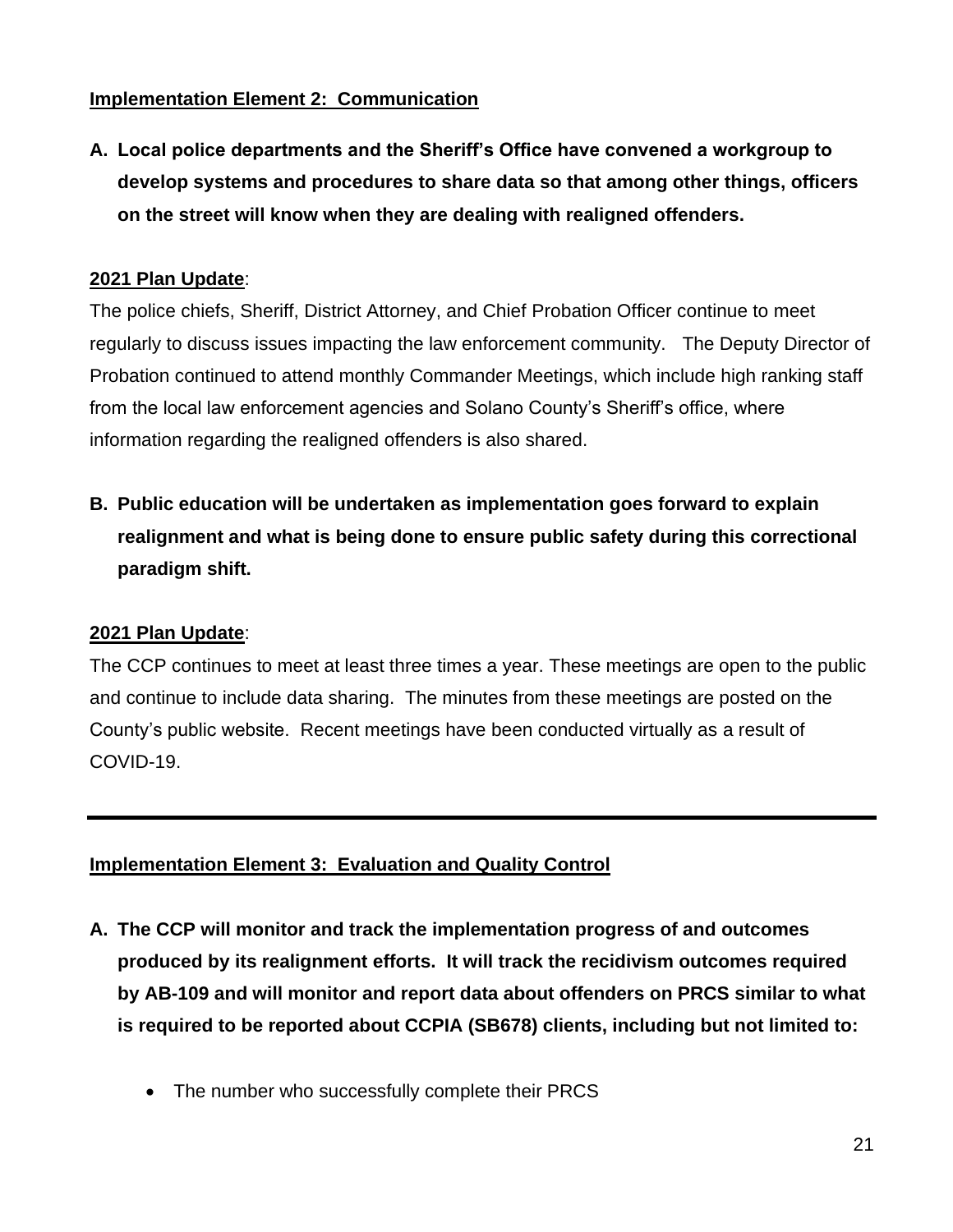- The number with new offenses
- The number with new felony convictions
- The number of revocations

## **2021 Plan Update**:

The Solano County Probation Department continues to have a contract with an independent data analytics company to track outcomes for PRCS and 1170 cases, which includes the effectiveness of the Probation Department's programs on reducing client recidivism. The data collected and analyzed continues to show reductions in client recidivism. The last study that was completed was an analysis on P-100, our Adult Probation Case Classification and Supervision Policy that was implemented on April 1, 2014. The report compared 3-year reconviction rates before and after P-100. The study showed that the recidivism rate was lower by 15% after this policy came into effect. Moving forward, the Department will continue with the below next steps.

## **Next Steps**:

- Before the end of this fiscal year, the Probation Department through its existing contract, is conducting a study to determine the CPC treatment model impact on client participant's reconviction rates. This study will compare outcomes of successful and unsuccessful program participants to a matched control group of clients who did not attend any of the CPC programs.
- The Probation Department will continue to look at data relating to programs offered to ensure that the offered programs meet the needs of the clients under supervision.